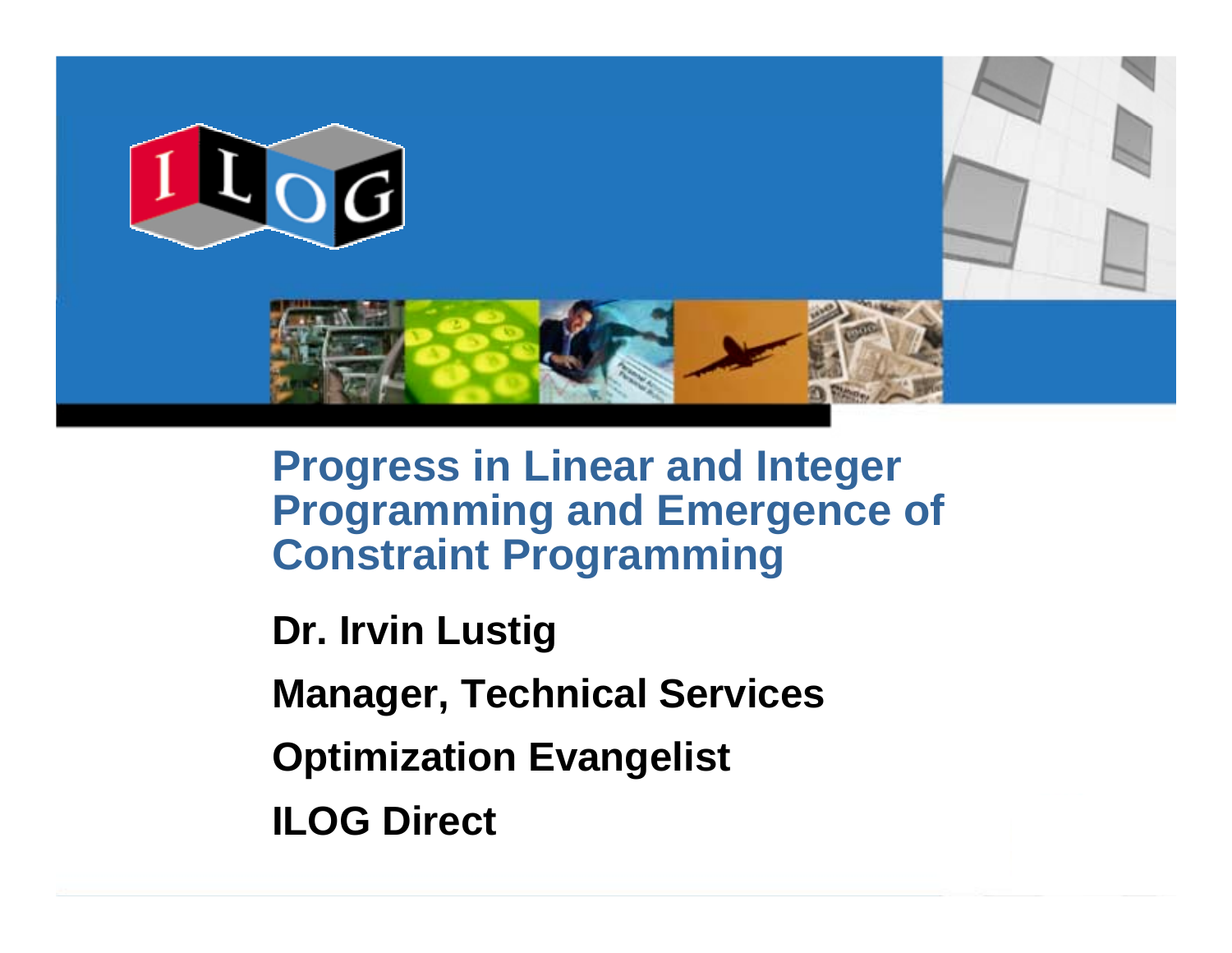# **Agenda**

# **Outline**



### **□ Mathematical Programming**

**Q Improvements in Performance** 

## **□ Constraint Programming**

**Q** A Quick Tutorial

### ! **Constraint Programming Successes**

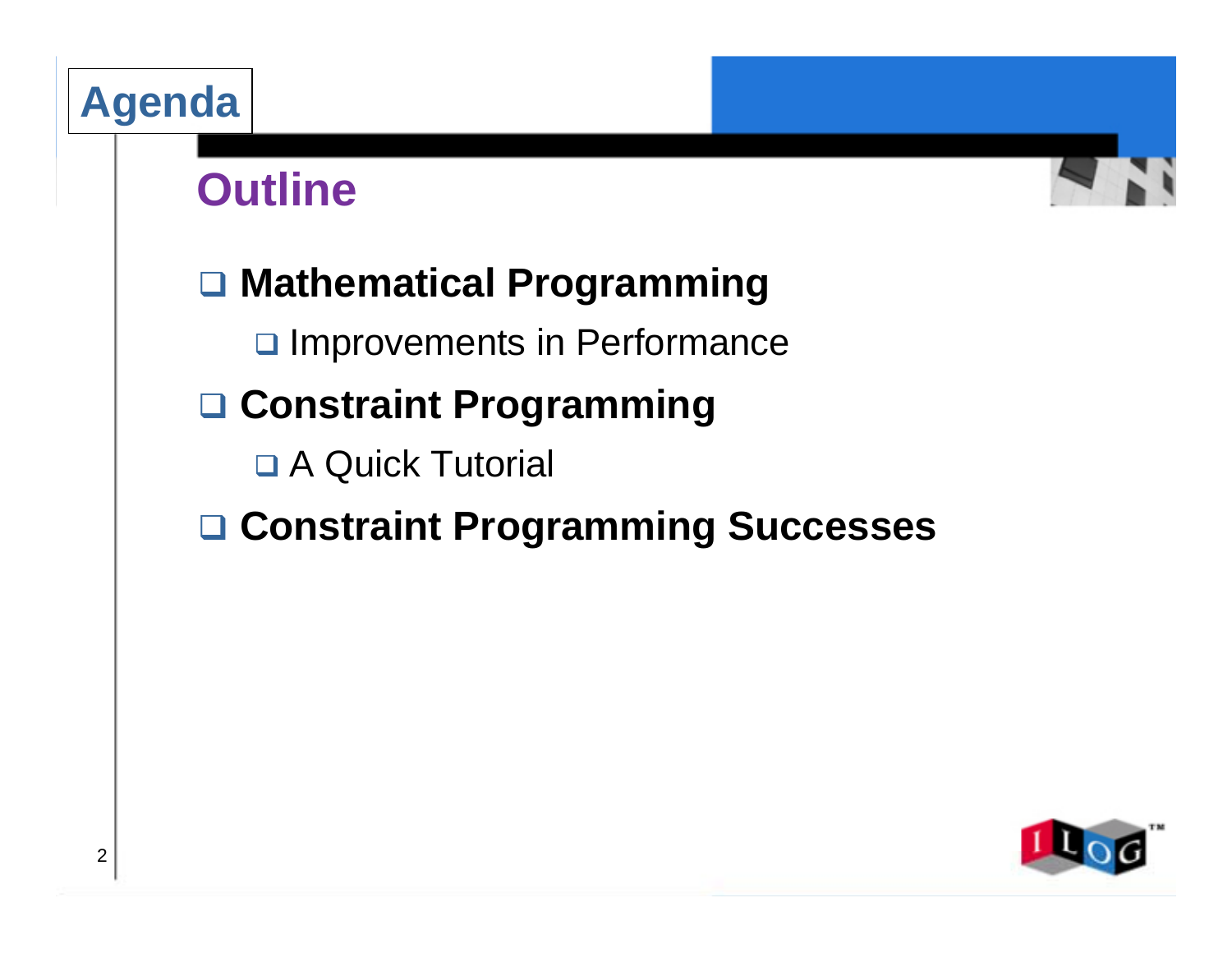

# **Mathematical Programming**

#### **Some material courtesy of Bob Bixby**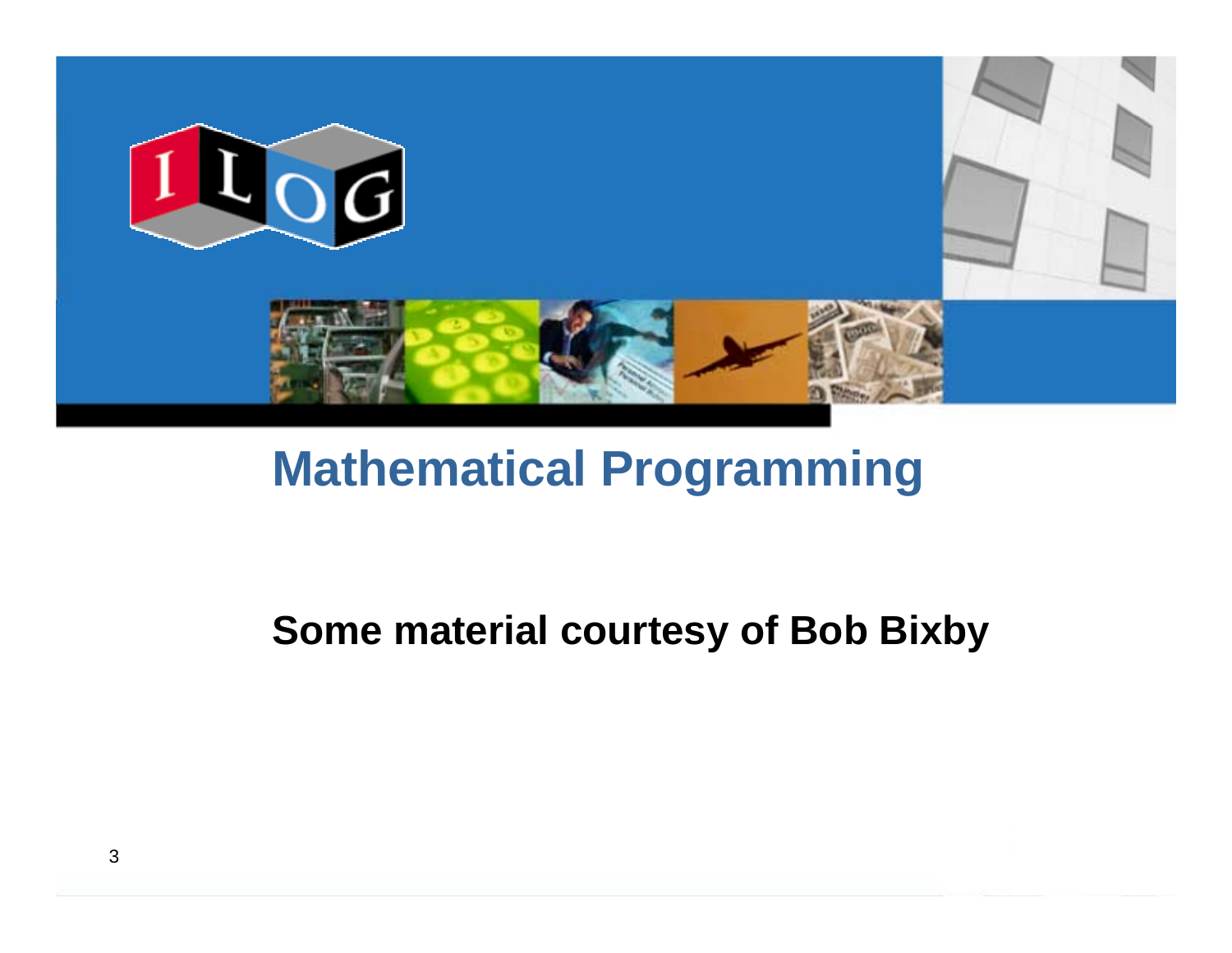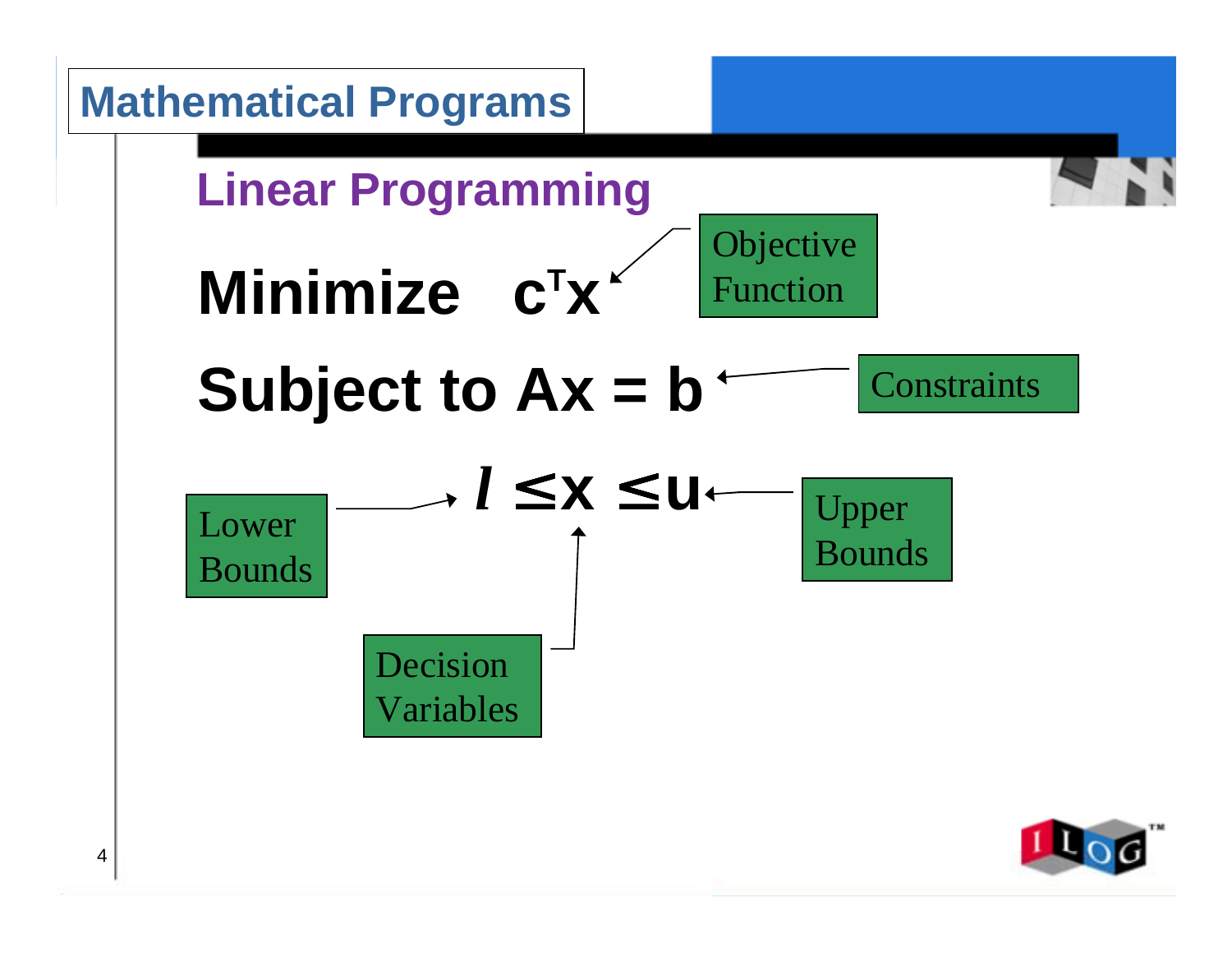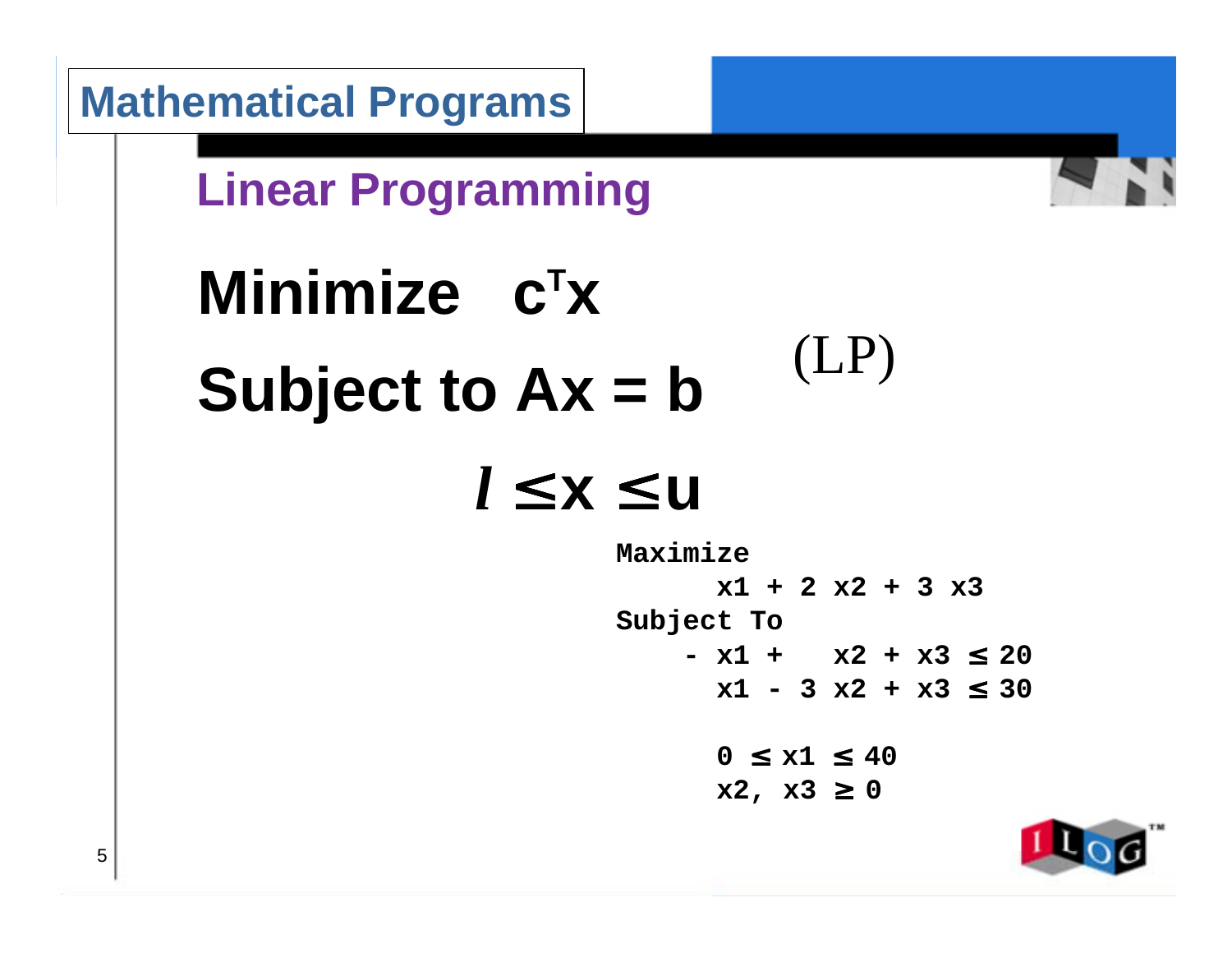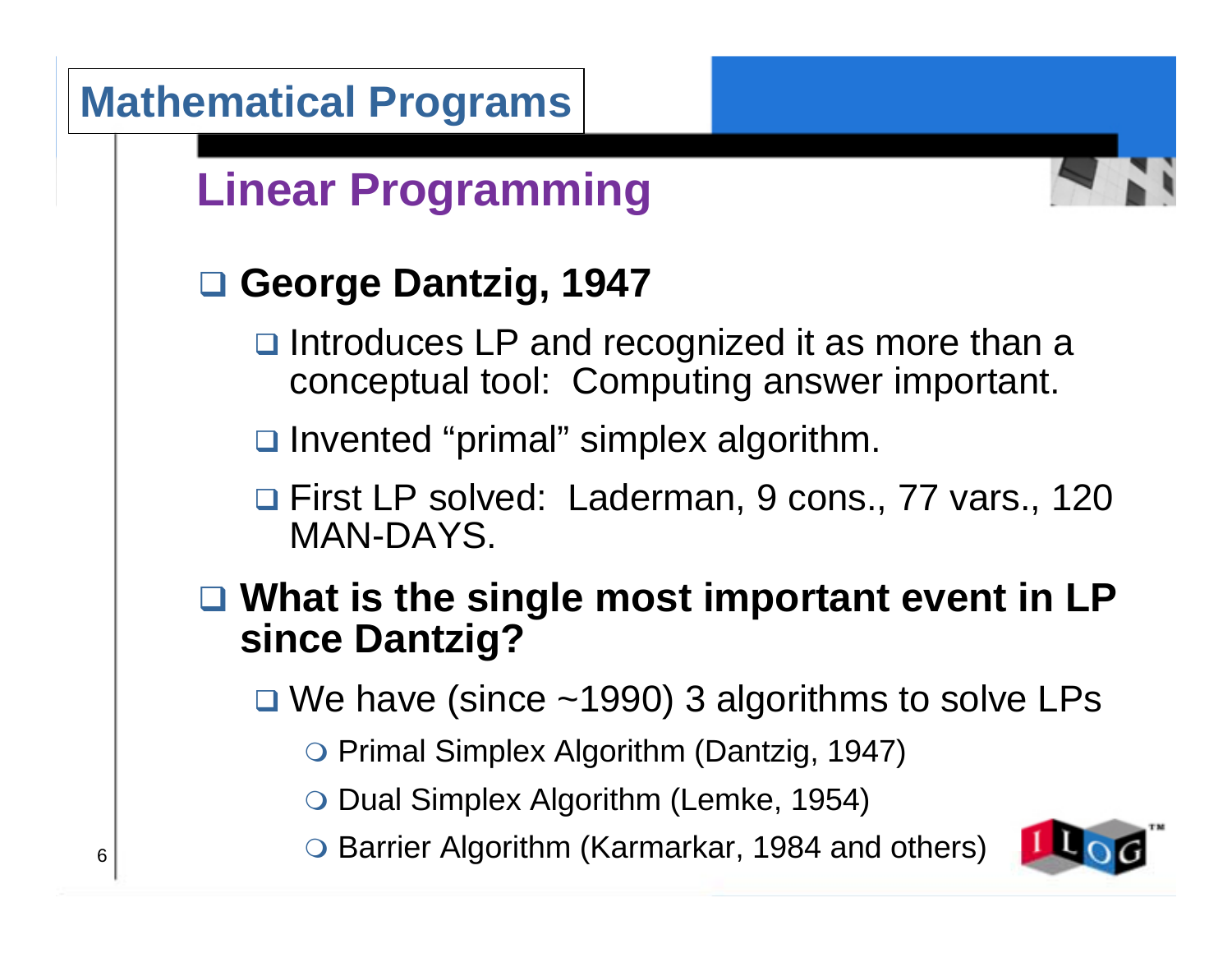## PDS Models

**"Patient Distribution System": Carolan, Hill, Kennington, Niemi, Wichmann,** *An empirical evaluation of the KORBX algorithms for military airlift applications***, Operations Research** 38 **(1990), pp. 240-248**

|              |             | <b>CPLEX1.0</b>                 | CPLEX5.0               | <b>CPLEX8.0</b>        | <b>SPEEDUP</b>        |
|--------------|-------------|---------------------------------|------------------------|------------------------|-----------------------|
| <b>MODEL</b> | <b>ROWS</b> | 1988                            | 1997                   | 2002                   | $1.0 \rightarrow 8.0$ |
| pds02        | 2953        | 0.4                             | 0.1                    | 0.1                    | 4.0                   |
| pds06        | 9881        | 26.4                            | 2.4                    | 0.9                    | 29.3                  |
| pds10        | 16558       | 208.9                           | 13.0                   | 2.6                    | 80.3                  |
| pds20        | 33874       | 5268.8                          | 232.6                  | 20.9                   | 247.3                 |
| pds30        | 49944       | 15891.9                         | 1154.9                 | 39.1                   | 406.4                 |
| pds40        | 66844       | 58920.3                         | 2816.8                 | 79.3                   | 743.0                 |
| pds50        | 83060       | 122195.9                        | 8510.9                 | 114.6                  | 1066.3                |
| pds60        | 99431       | 205798.3                        | 7442.6                 | 160.5                  | 1282.2                |
| pds70        | 114944      | 335292.1                        | 21120.4                | 197.8                  | 1695.1                |
|              |             | <b>Primal</b><br><b>Simplex</b> | Dual<br><b>Simplex</b> | Dual<br><b>Simplex</b> |                       |
|              |             |                                 |                        |                        |                       |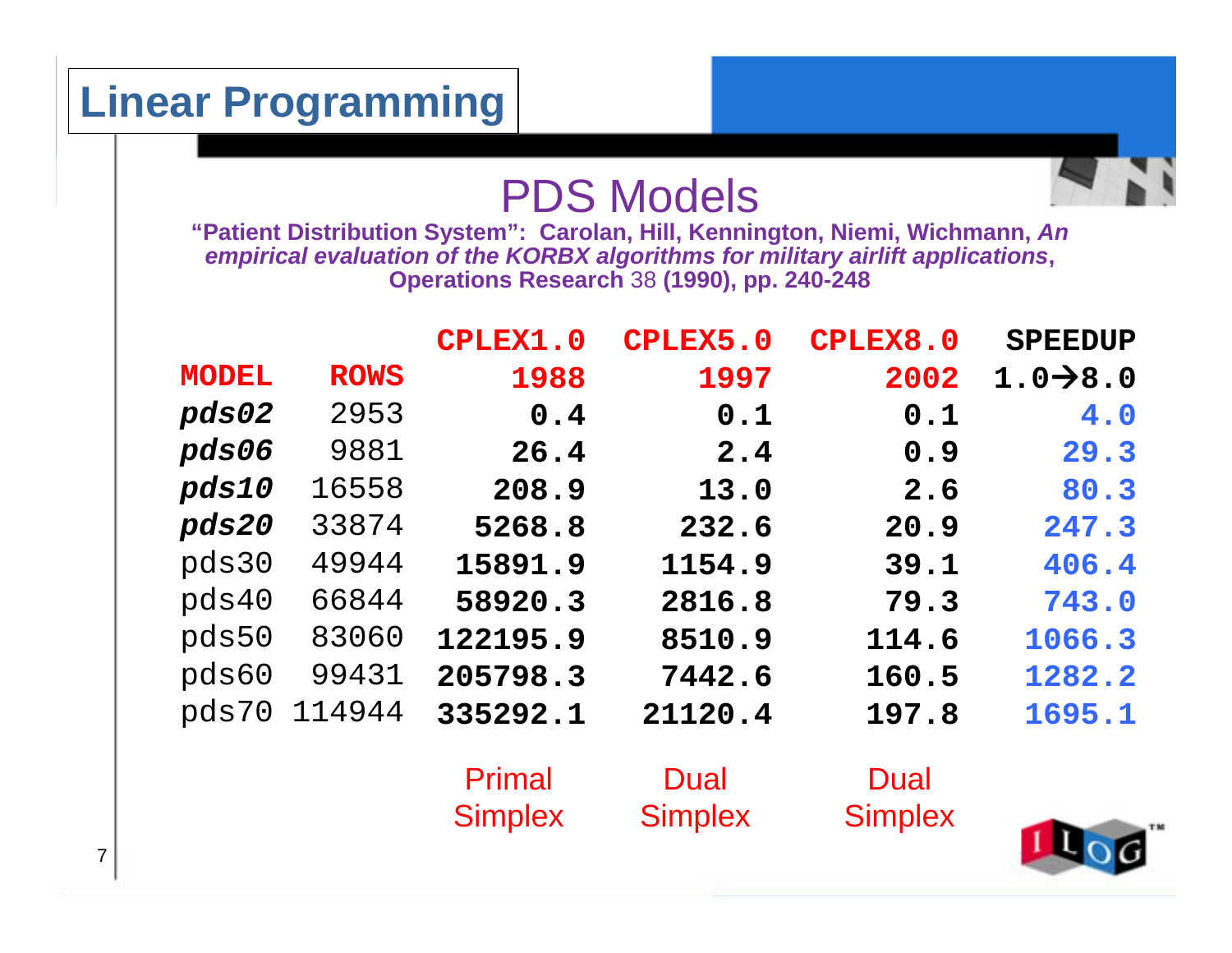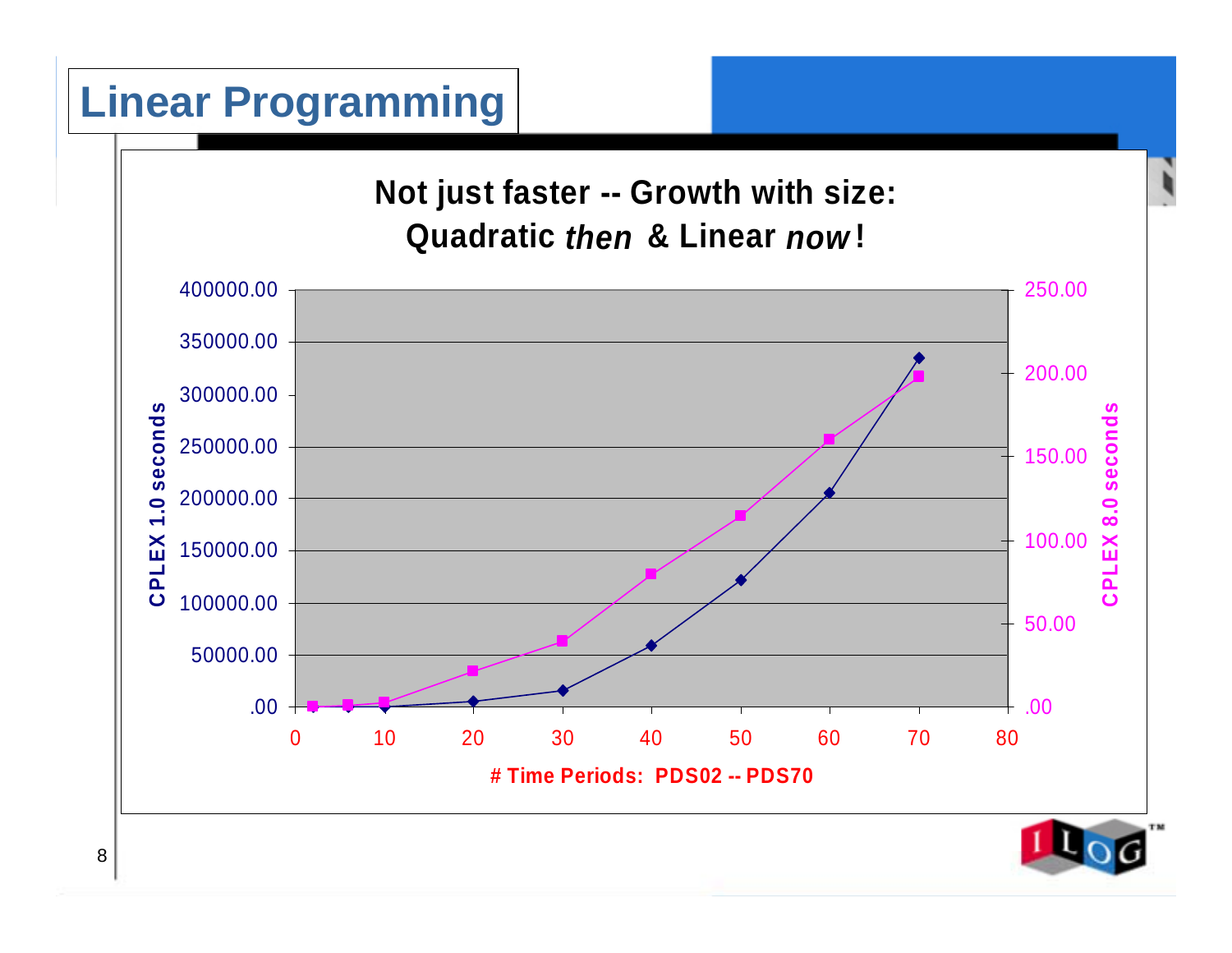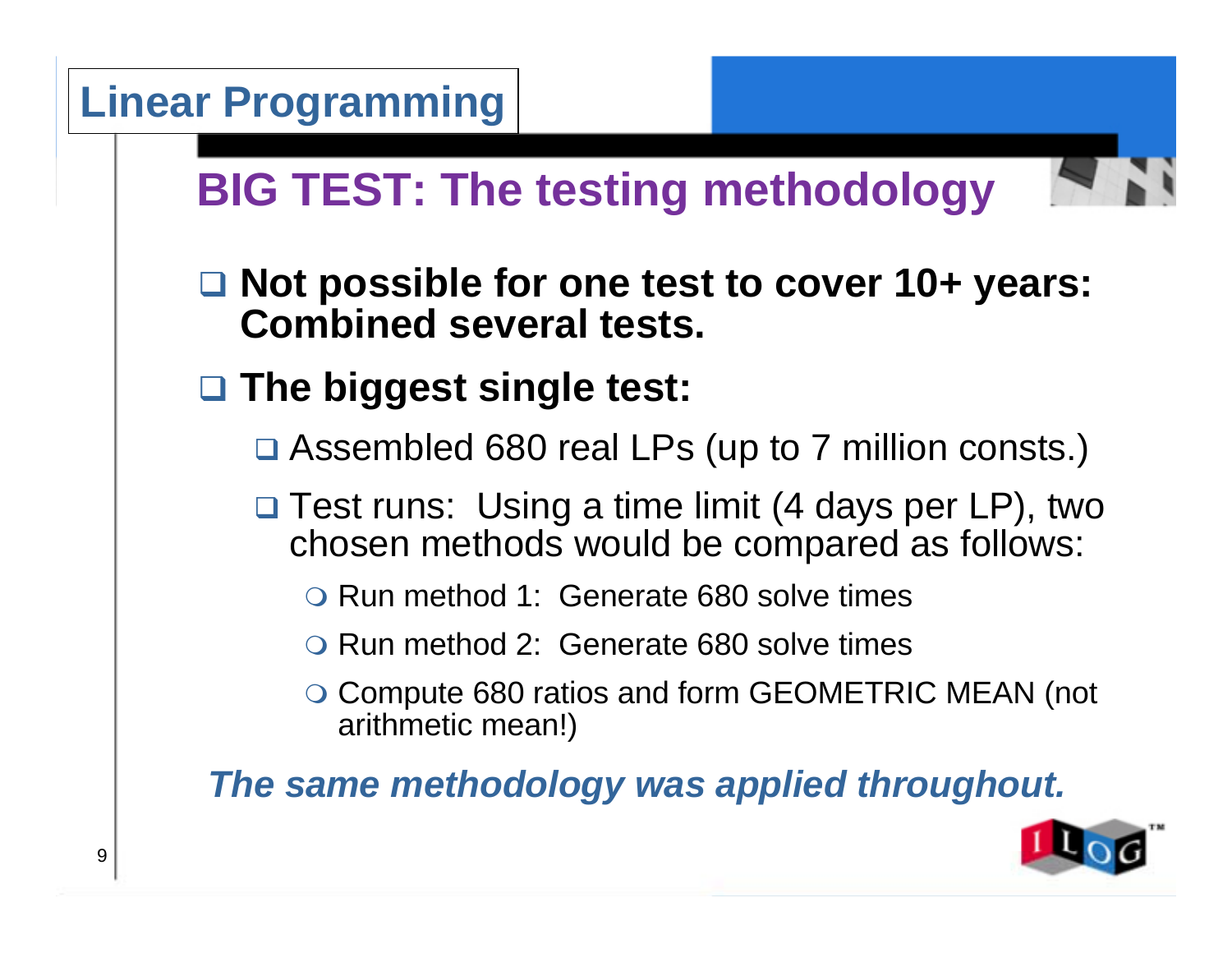

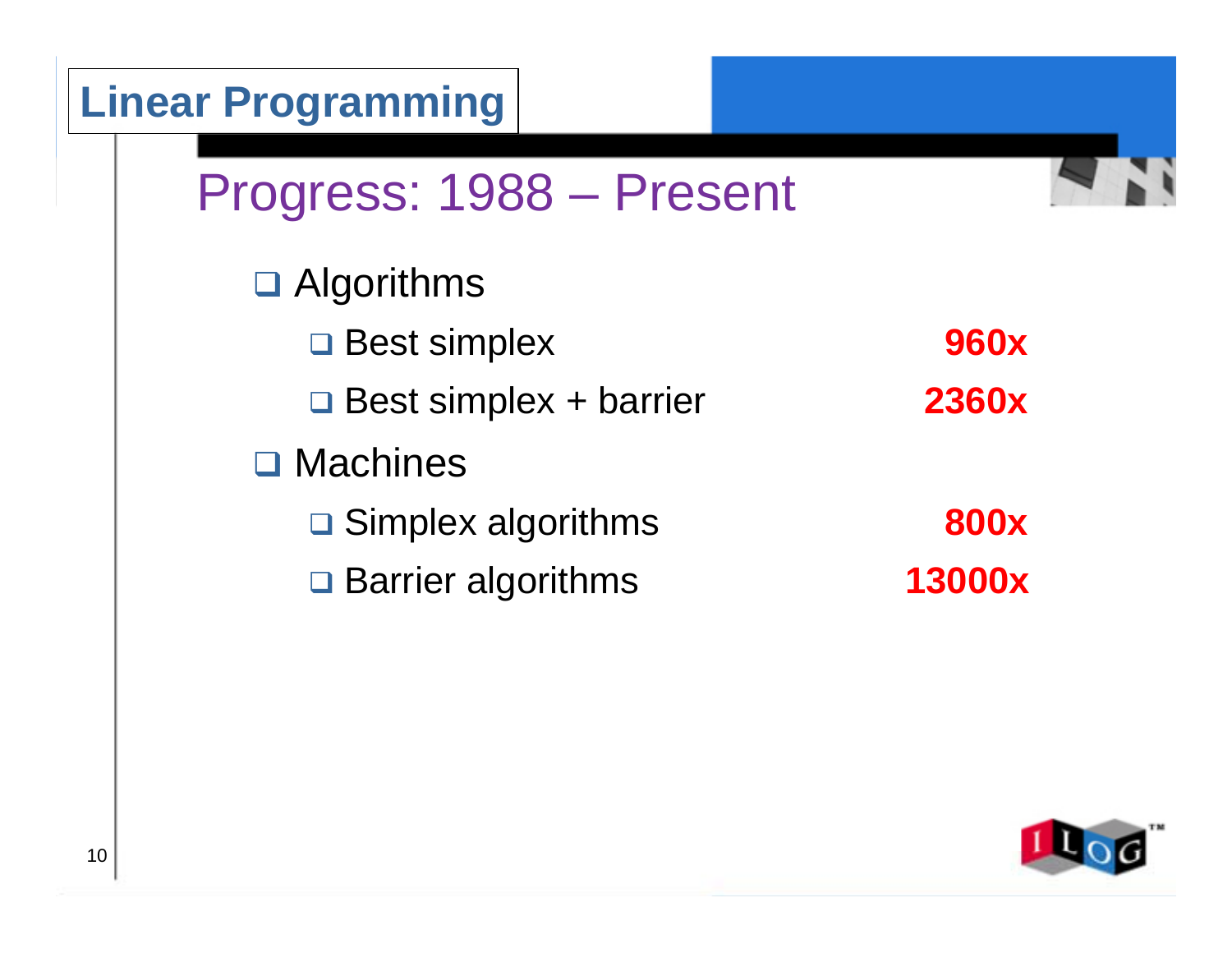

### **Algorithm comparison: Extracted from the previous results …**

□ Dual simplex vs. primal: Dual 2x faster

**□ Best simplex vs. barrier: About even** 

□ Best of three vs. primal: Best 7.5x faster

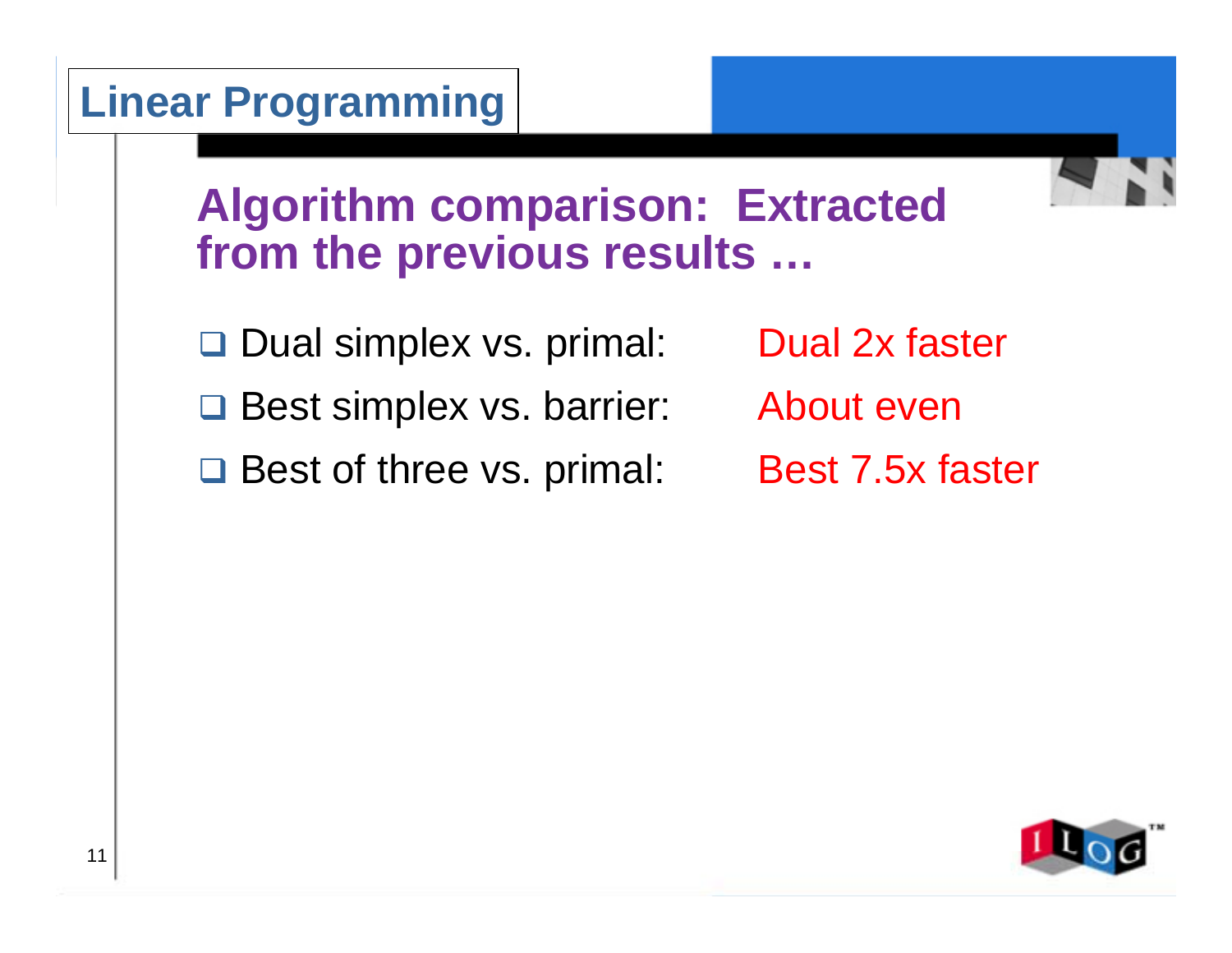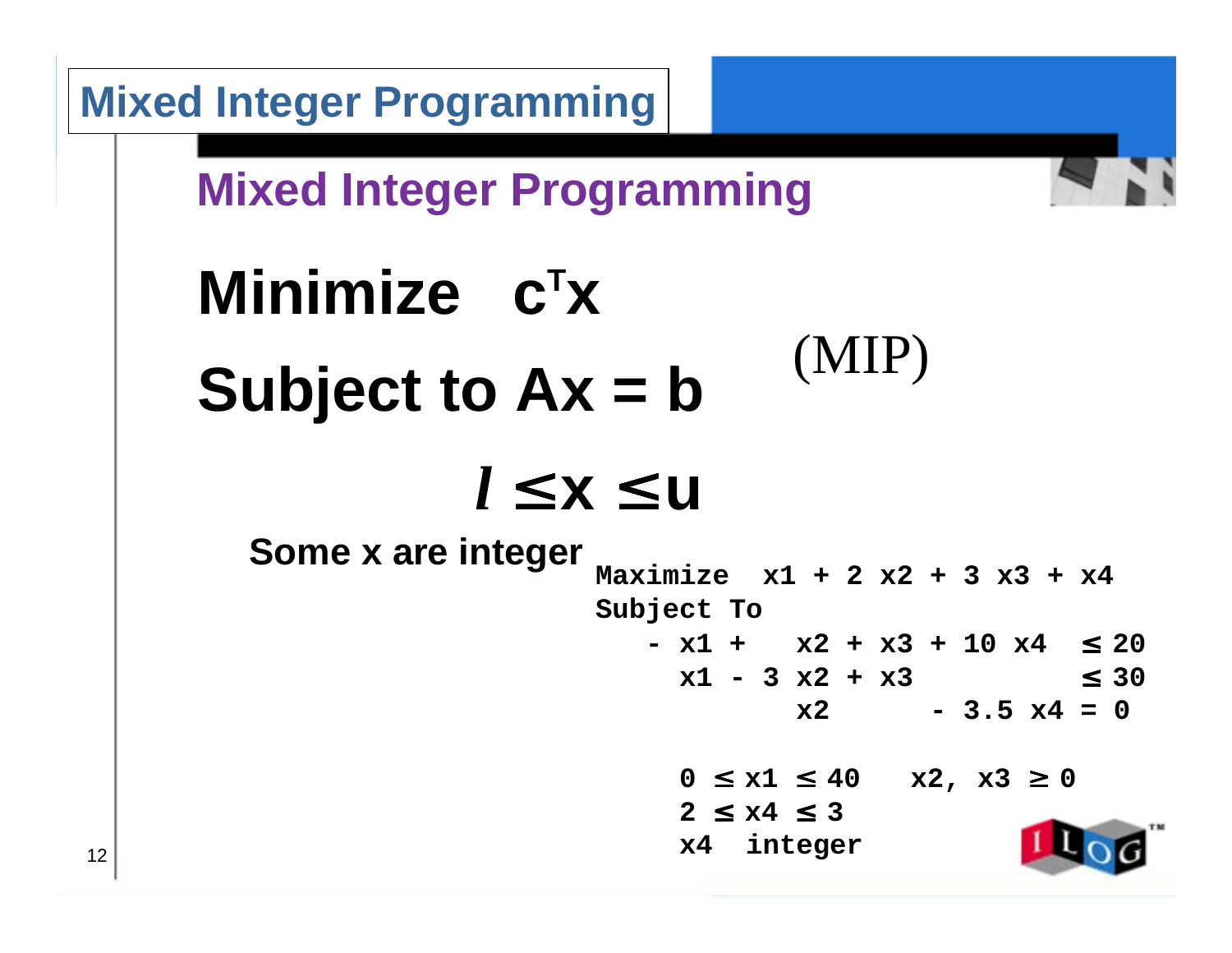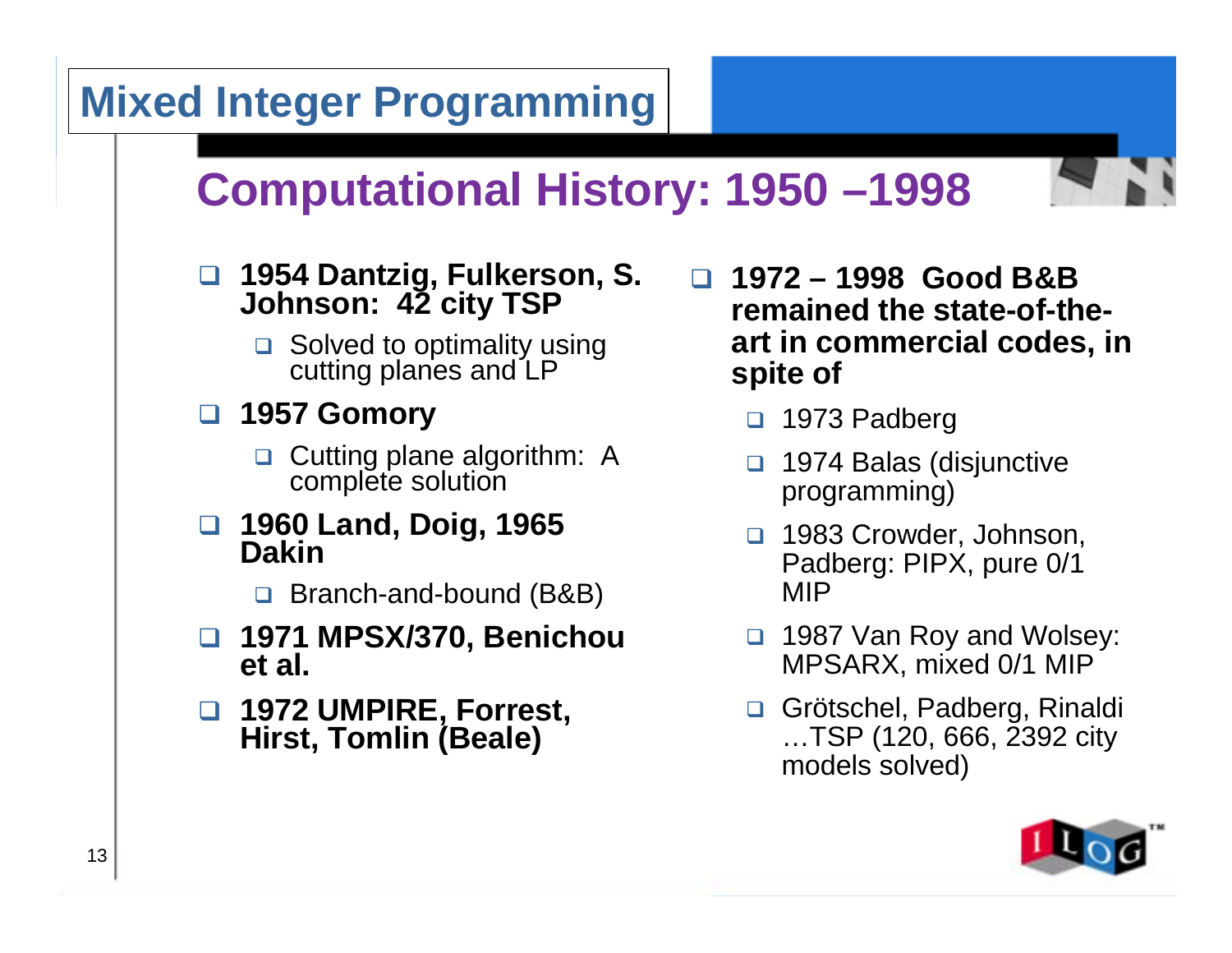# **Mixed Integer Programming**

# **1998… A new generation of MIP codes**

#### ! **Linear programming**

□ Stable, robust dual simplex

#### ! **Variable/node selection**

 $\Box$  Influenced by traveling salesman problem

#### ! **Primal heuristics**

- $\Box$  8 different tried at root
- **□ Retried based upon success**

#### **□ Node presolve**

**□ Fast, incremental bound** strengthening (very similar to Constraint Programming)

#### ! **Presolve – numerous small ideas**

- **D** Probing in constraints:
- $\Box$  $\sum xj \leq (\sum uj) y, y = 0/1$
- $\Box$  $\Box$   $\rightarrow$  xj  $\leq$  ujy (for all j)

#### **□ Cutting planes**

- □ **Gomory**, knapsack<br>covers, flow covers, mixinteger rounding, cliques,<br>GUB covers, implied<br>bounds, path cuts,<br>disjunctive cuts
- **□** Various extensions
	- **O** Aggregation

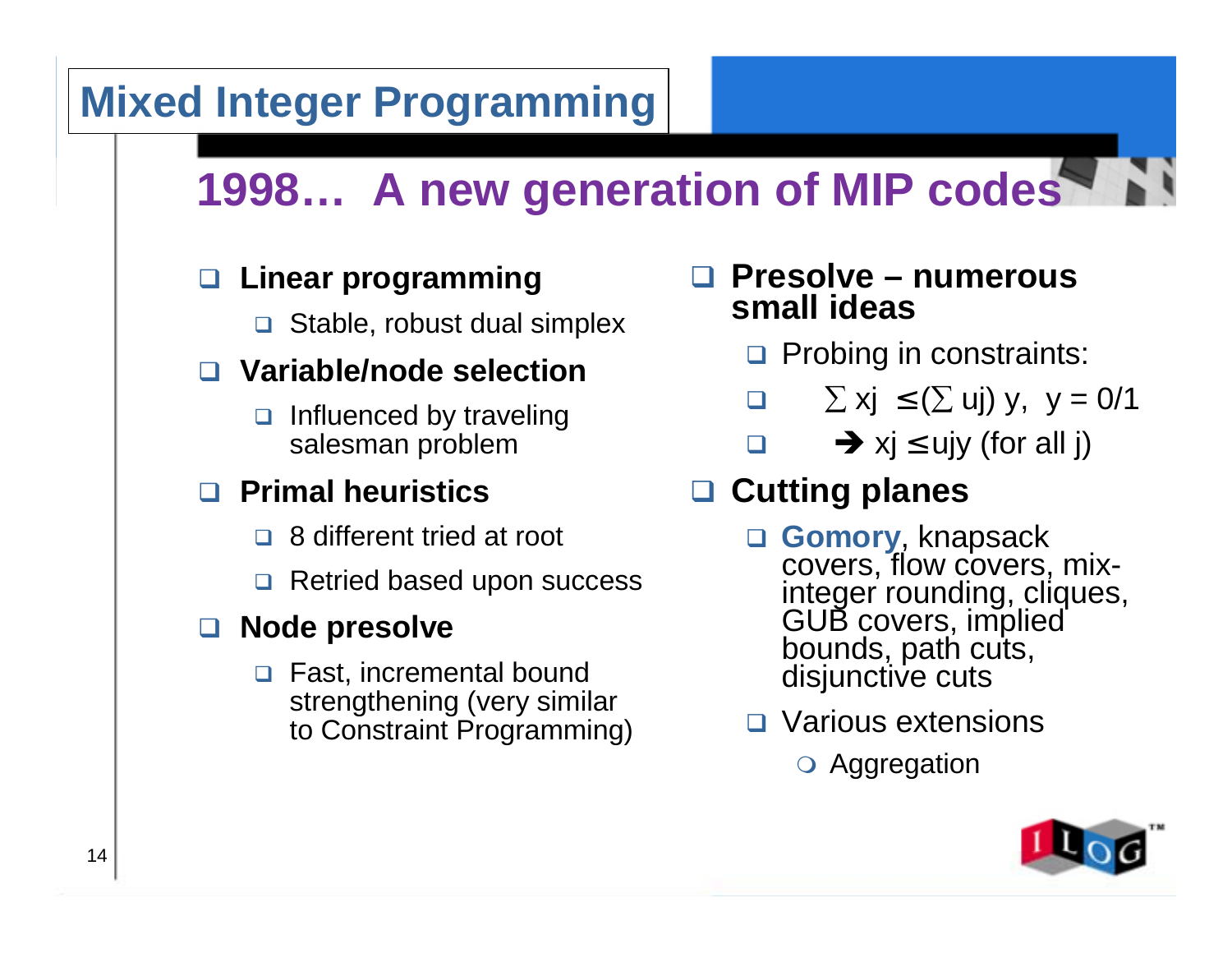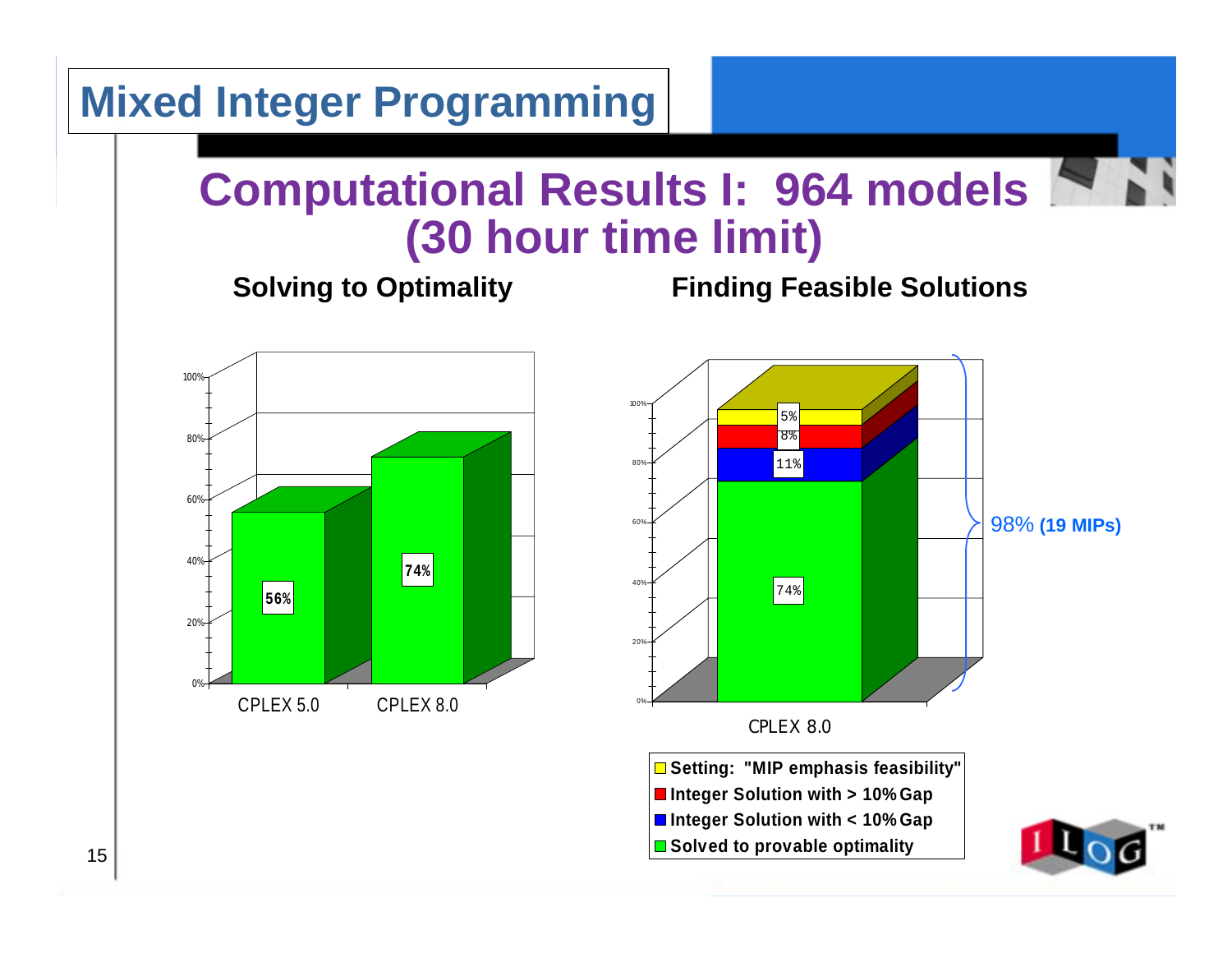

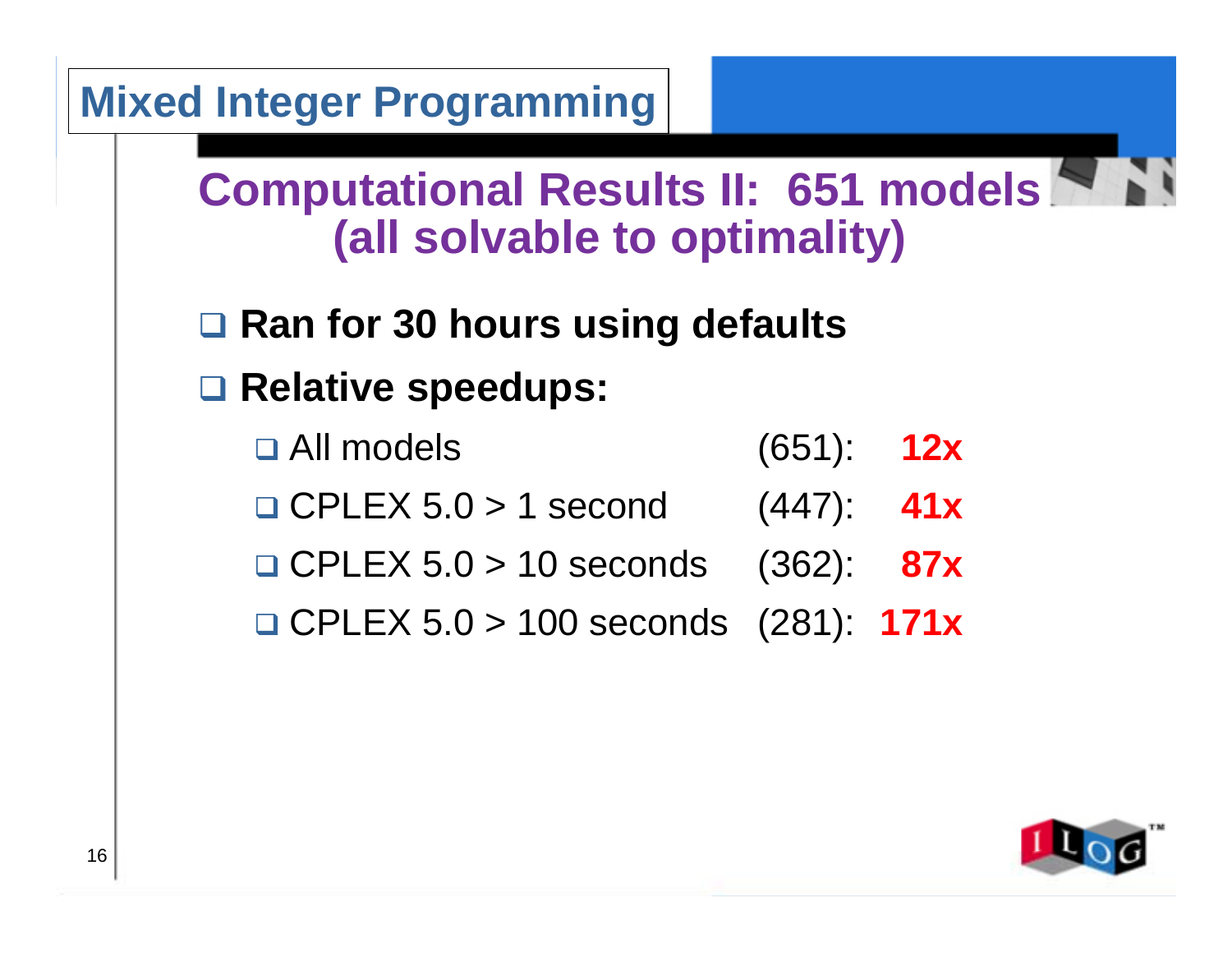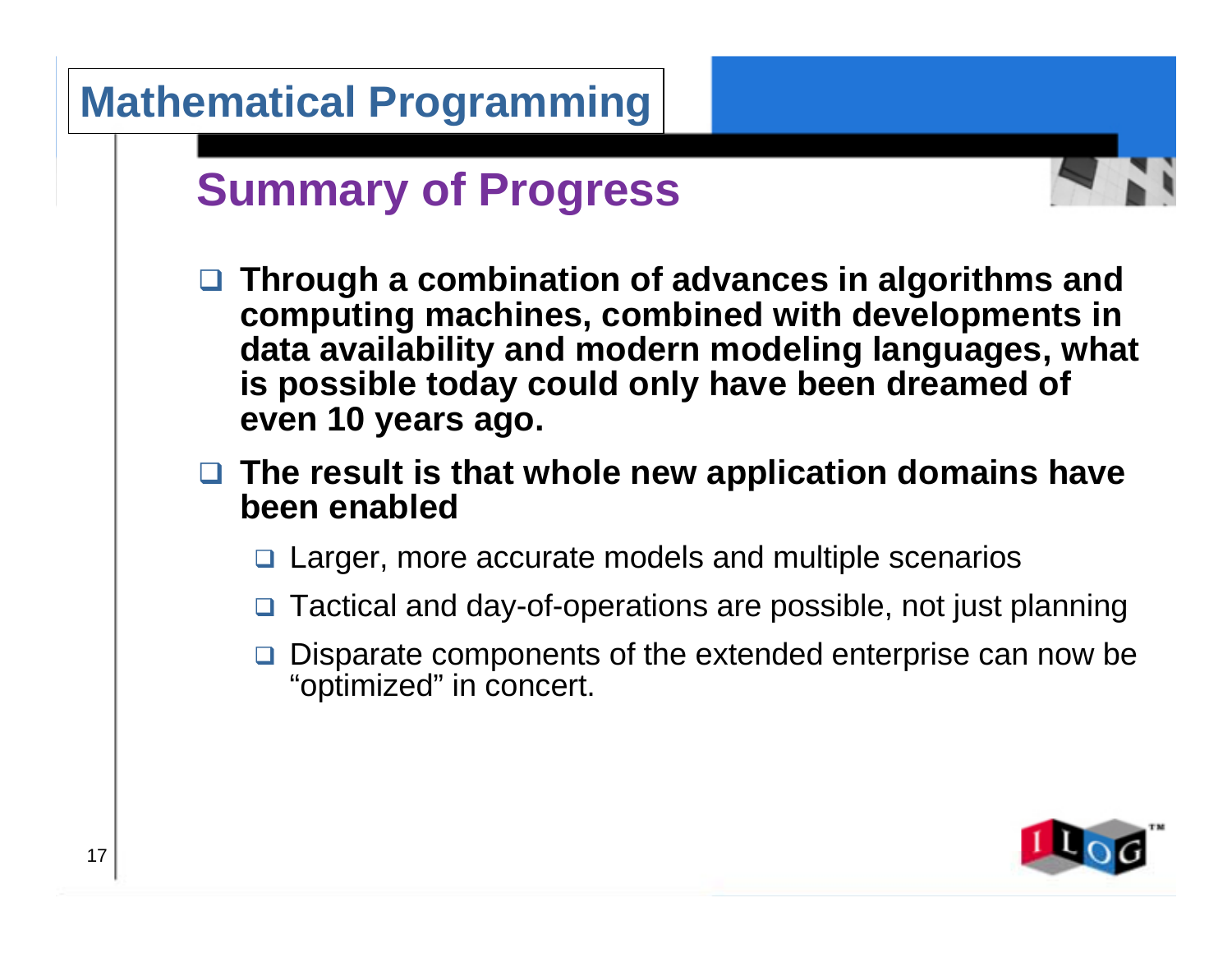

# **Constraint Programming**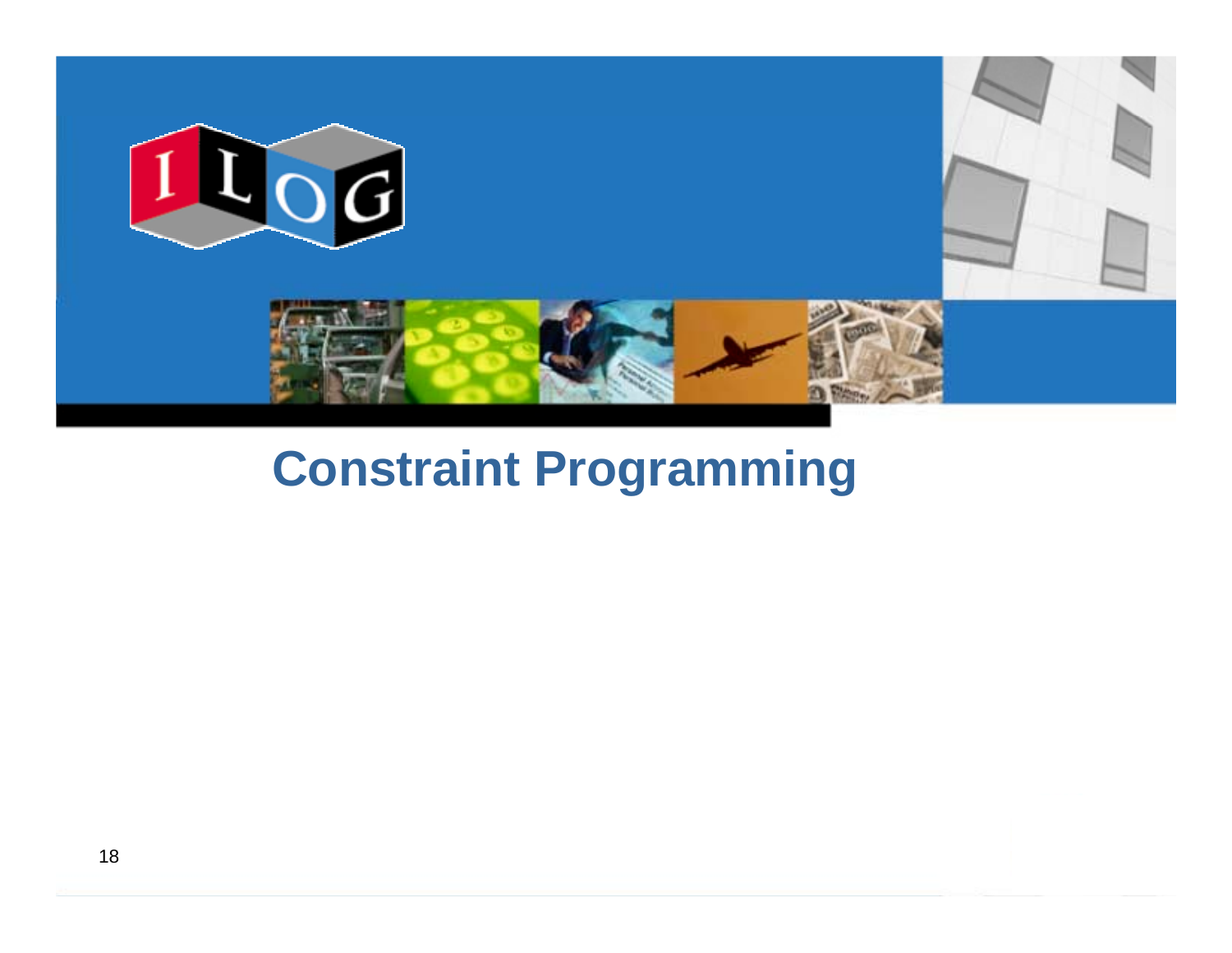|    | <b>Mathematical Programming</b>                                                                                   |
|----|-------------------------------------------------------------------------------------------------------------------|
|    | <b>Problem Definition</b>                                                                                         |
|    | □ Minimize (or maximize) an Objective Function                                                                    |
|    | □ Subject to Constraints<br>□ Over a set of values of Decision Variables                                          |
|    | <b>Usual Requirements</b>                                                                                         |
|    | □ Objective function and constraints have closed<br>mathematical forms (linear, quadratic, nonlinear,<br>$etc.$ ) |
|    | Decision variables are real or integer-valued                                                                     |
|    | O Each variable takes values over an interval                                                                     |
| 19 |                                                                                                                   |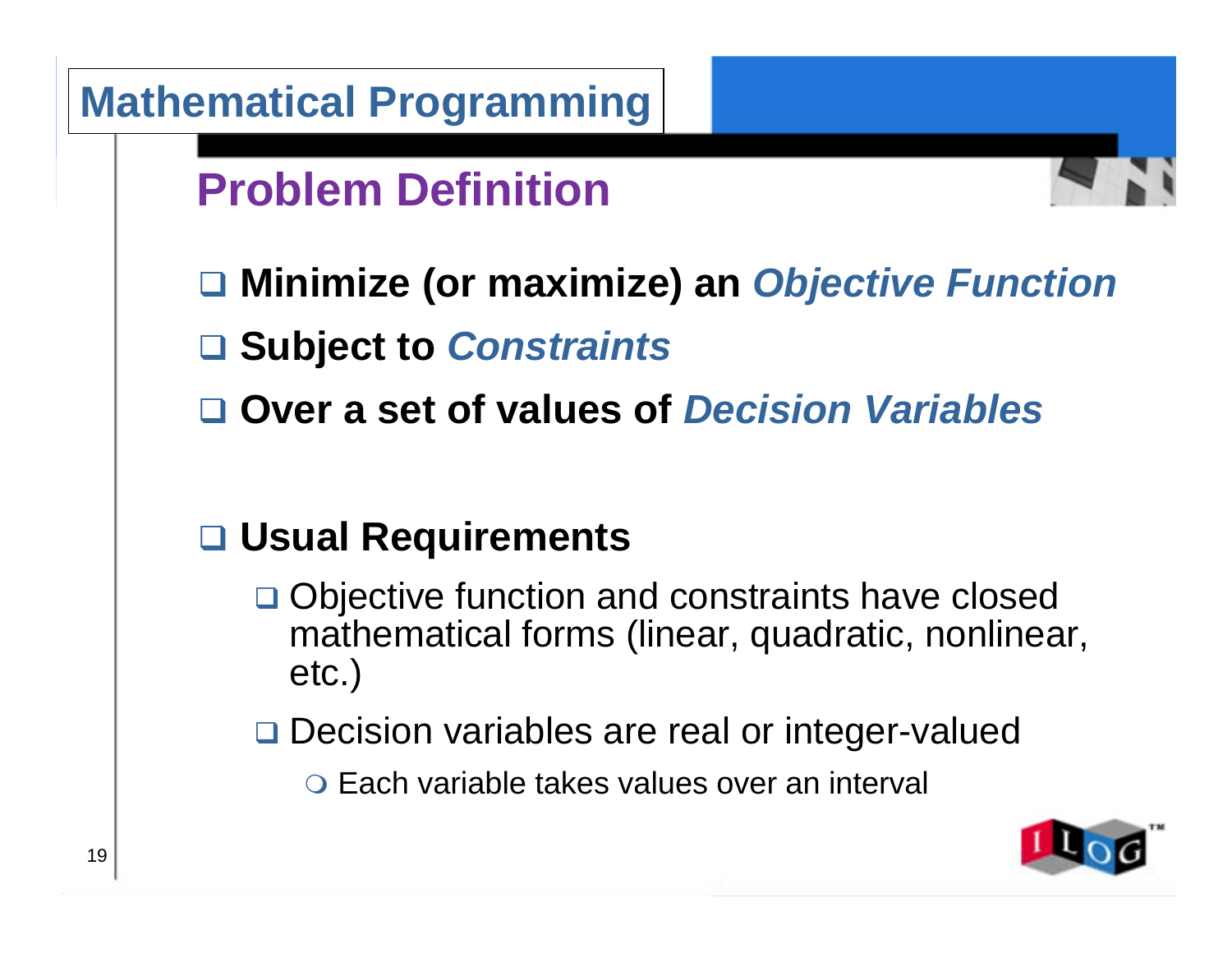|    | <b>Mathematical Programming</b> |     |
|----|---------------------------------|-----|
|    | <b>Problem Types</b>            |     |
|    | □ Linear Program                |     |
|    | □ (Mixed) Integer Program       |     |
|    | □ Quadratic Program             |     |
|    | □ Nonlinear Program             |     |
|    | $\overline{a}$                  |     |
|    | A program is a <i>problem</i>   |     |
| 20 |                                 | 100 |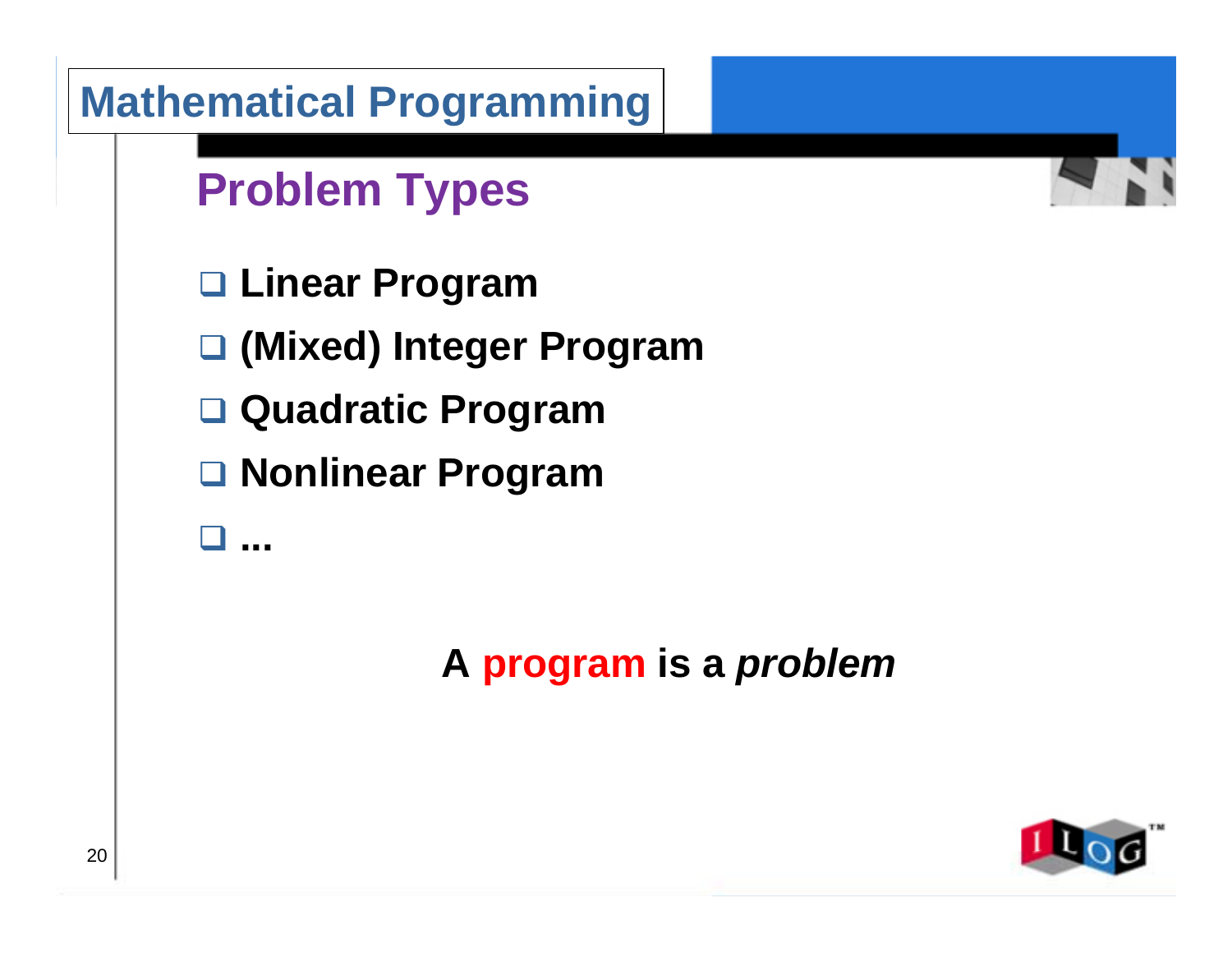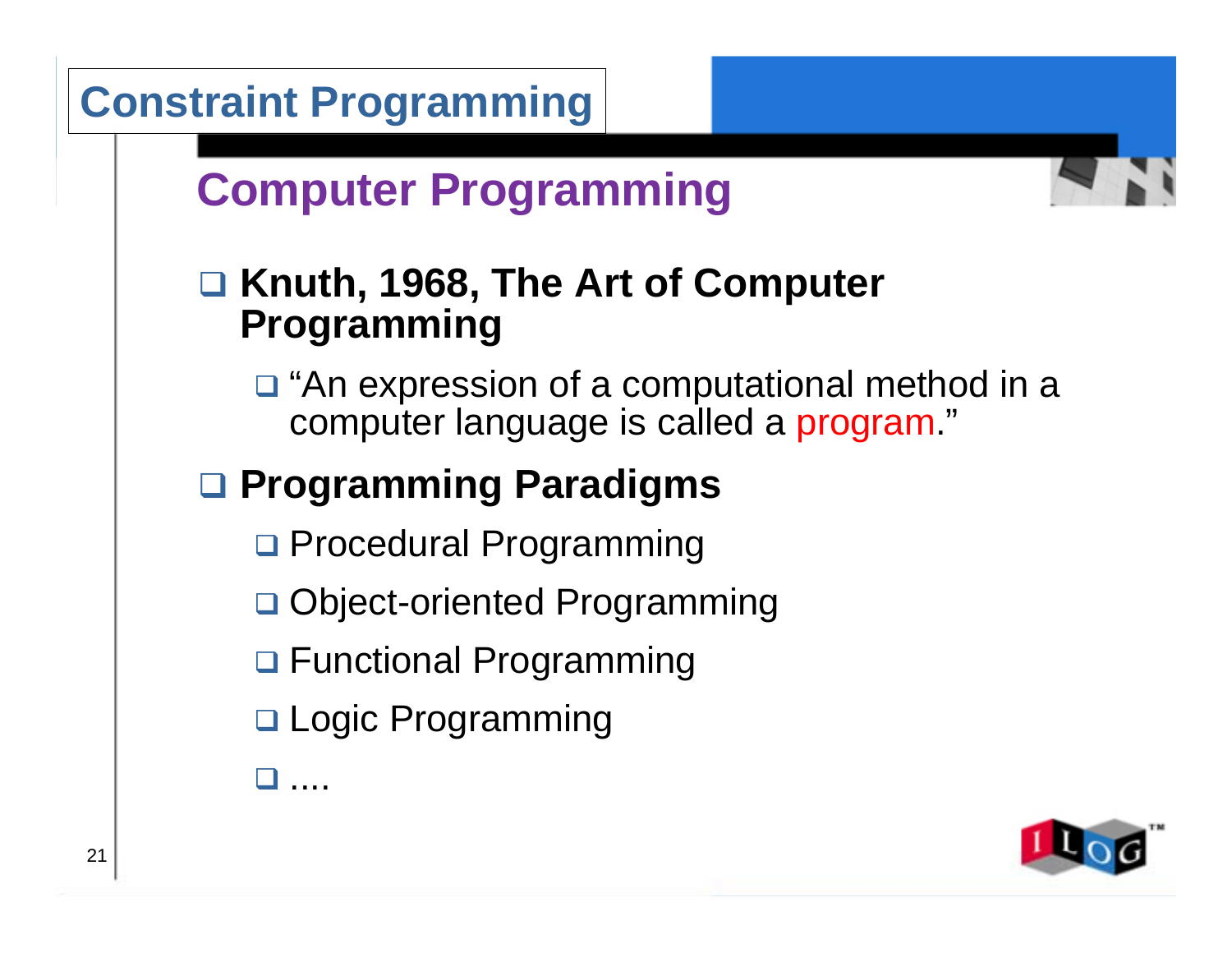# **Constraint Programming**

# **Definition**



! **A computer programming methodology** ! **Solves**

**□ Constraint satisfaction problems** 

□ Combinatorial optimization problems

## ! **Methodology**

 $\Box$  Represent a model of a problem in a computer programming language

**□** Describe a search strategy for solving the problem

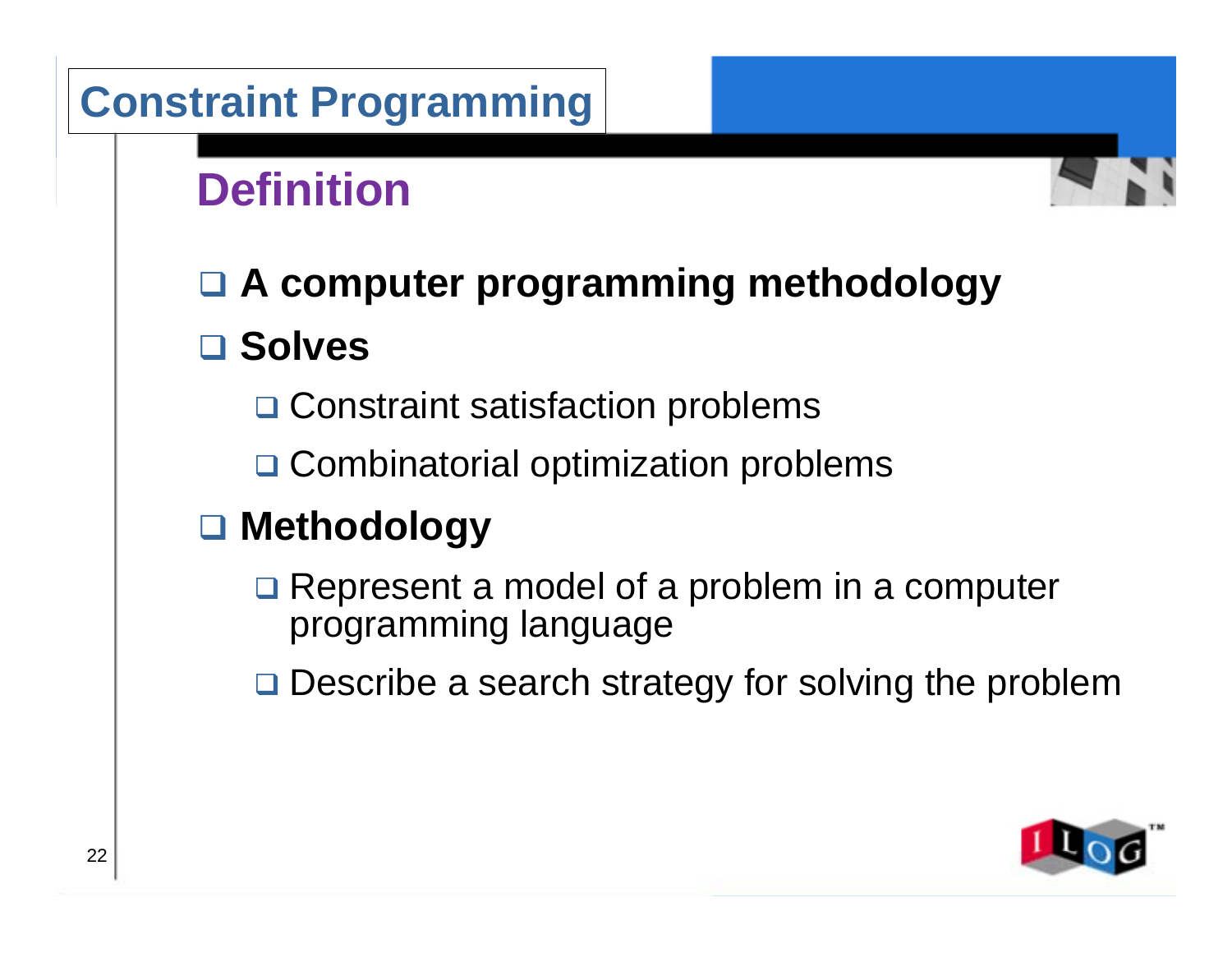| <b>Constraint Programming</b>                       |
|-----------------------------------------------------|
| <b>Constraint Satisfaction Problems</b>             |
| □ Find a Feasible Solution                          |
| □ Subject to Constraints                            |
| □ Over a set of values of Decision Variables        |
|                                                     |
| □ Usual Requirements                                |
| □ Constraints are easy to evaluate                  |
| ○ Closed mathematical forms or table lookups        |
| □ Decision variables are values over a discrete set |
|                                                     |
|                                                     |

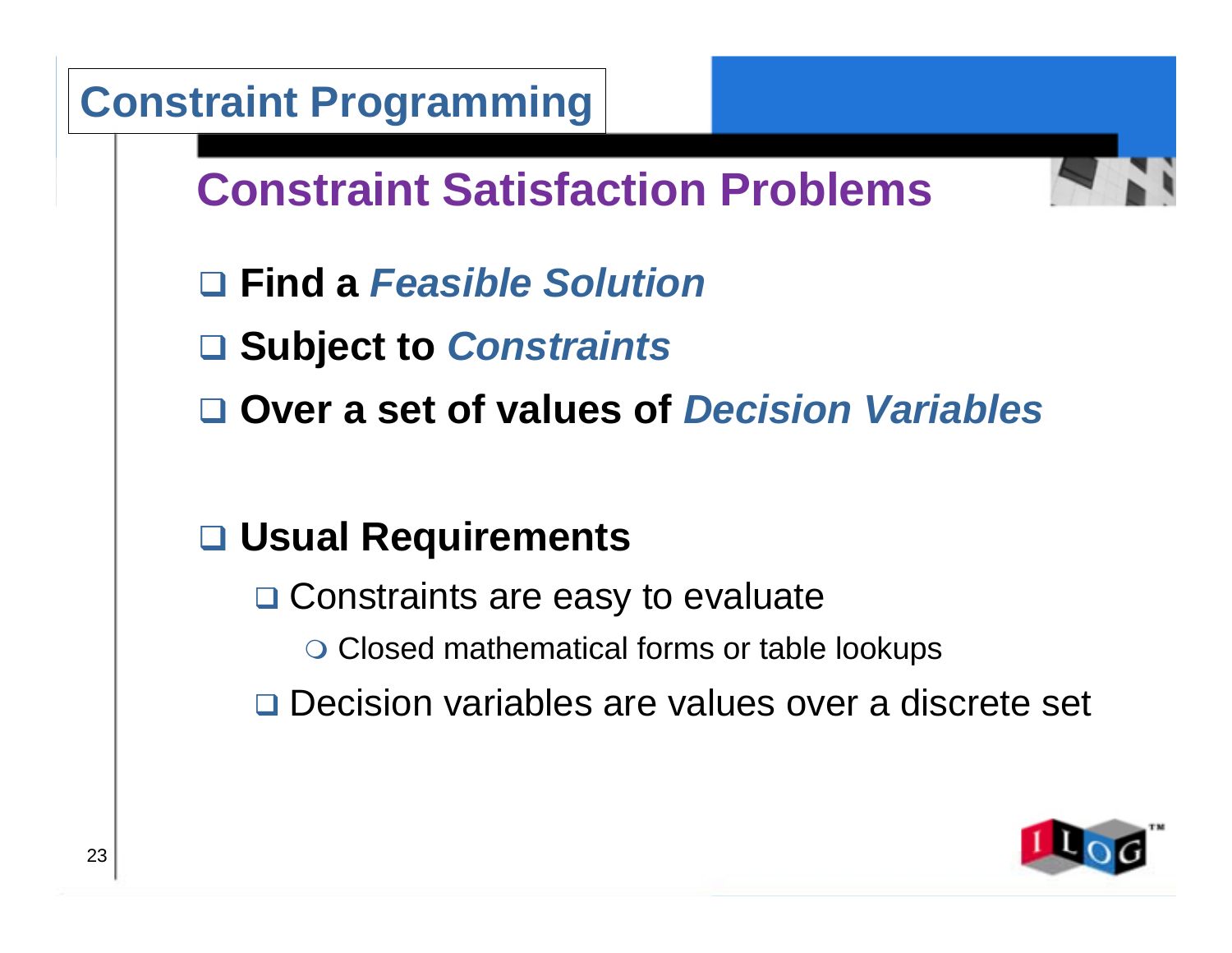|    | <b>Constraint Programming</b>                                     |
|----|-------------------------------------------------------------------|
|    | <b>Combinatorial Optimization Problems</b>                        |
|    | □ Minimize (or maximize) an Objective Function                    |
|    | □ Subject to Constraints                                          |
|    | <b>Over a set of values of Decision Variables</b>                 |
|    |                                                                   |
|    | □ Usual Requirements                                              |
|    | <b>Objective Function and Constraints are easy to</b><br>evaluate |
|    | ○ Closed mathematical forms or table lookups                      |
|    | Decision variables are values over a discrete set                 |
| 24 | 1000                                                              |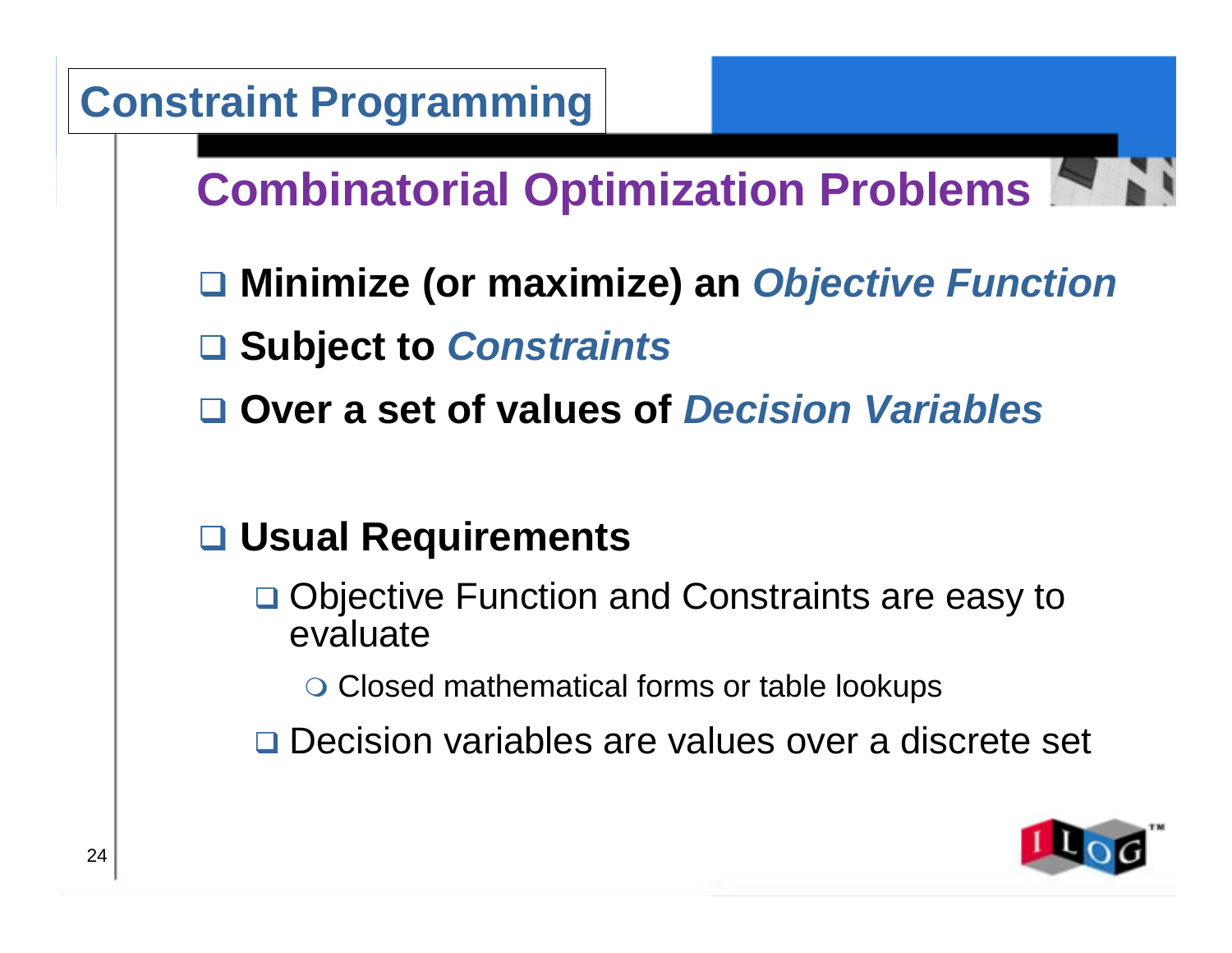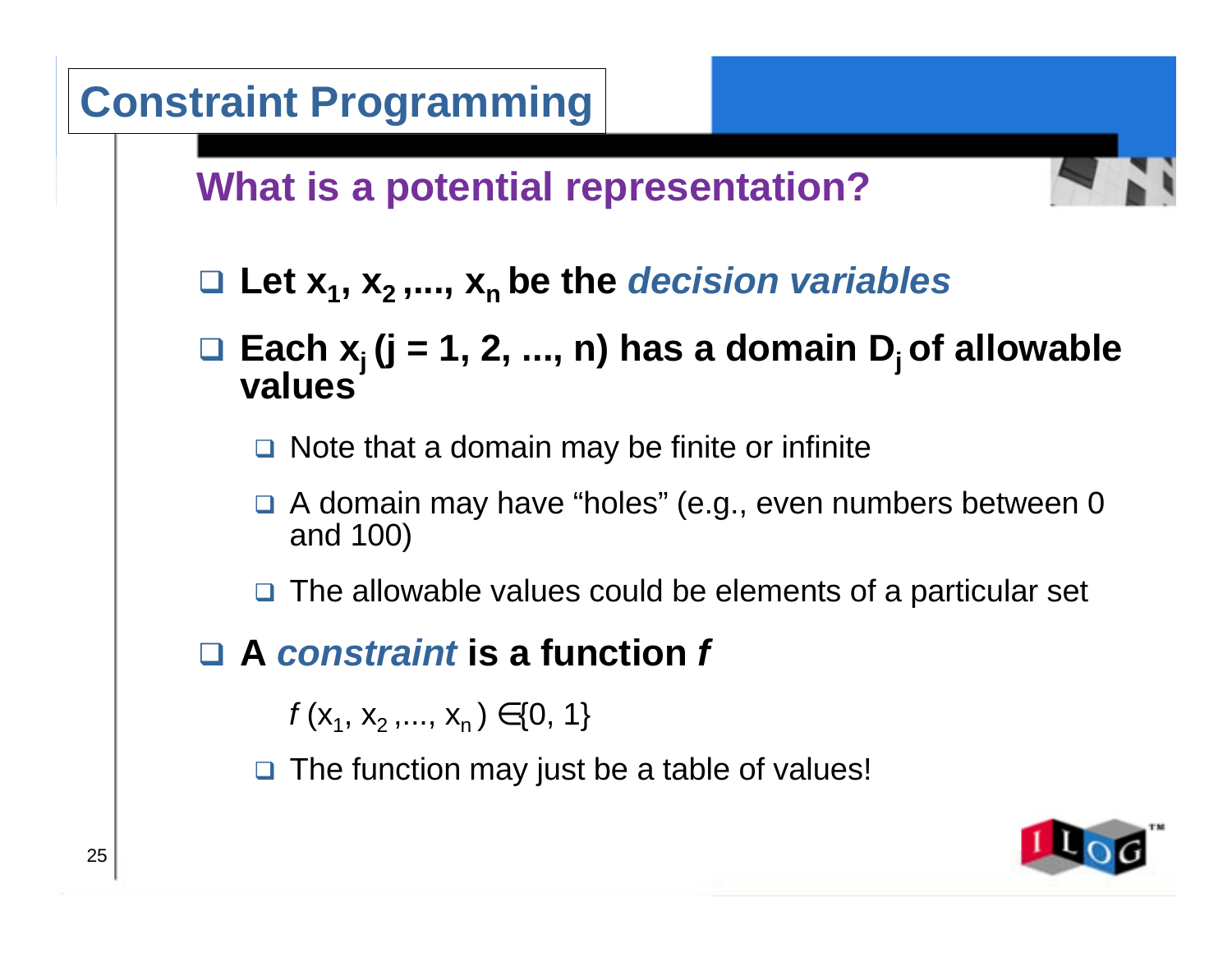

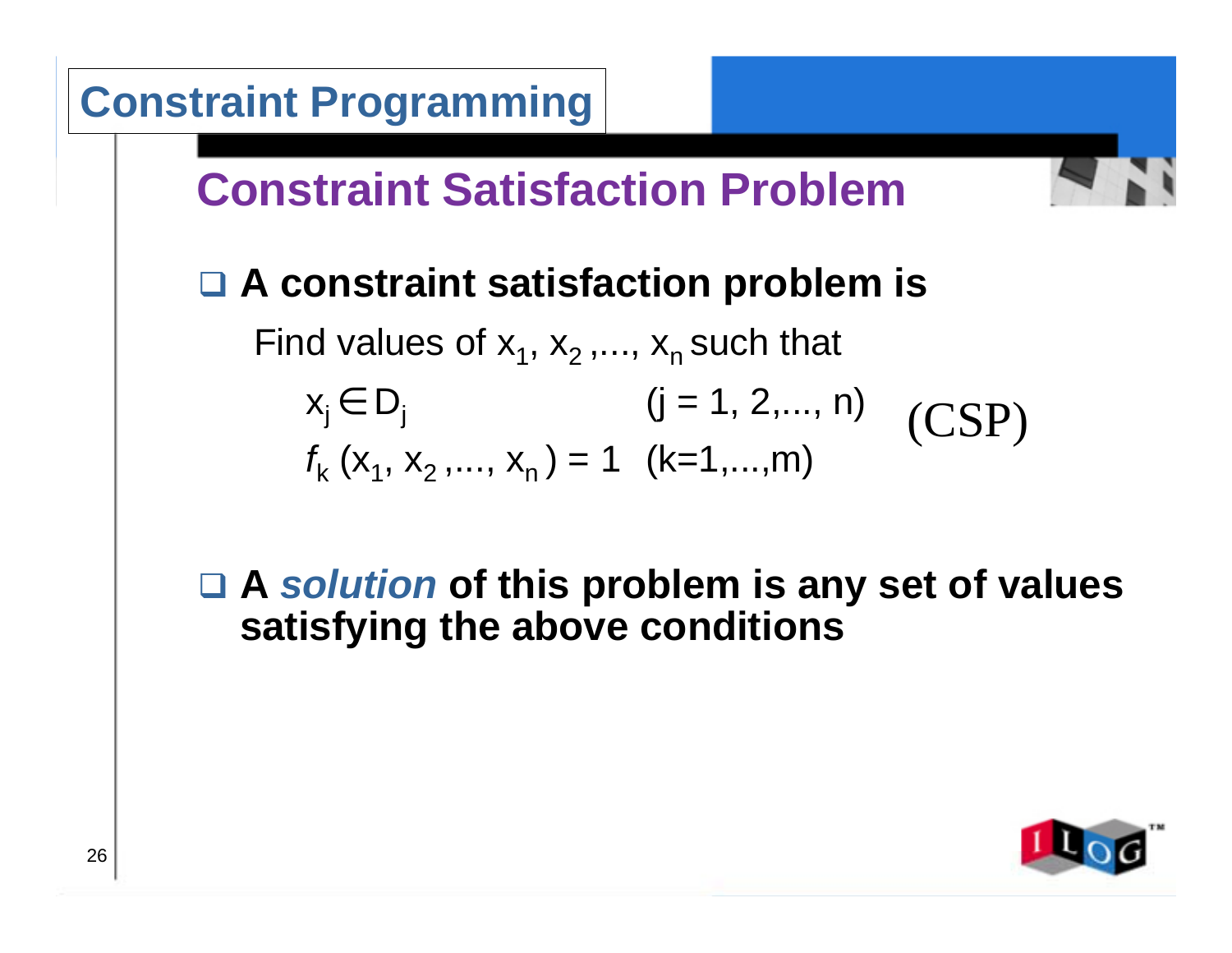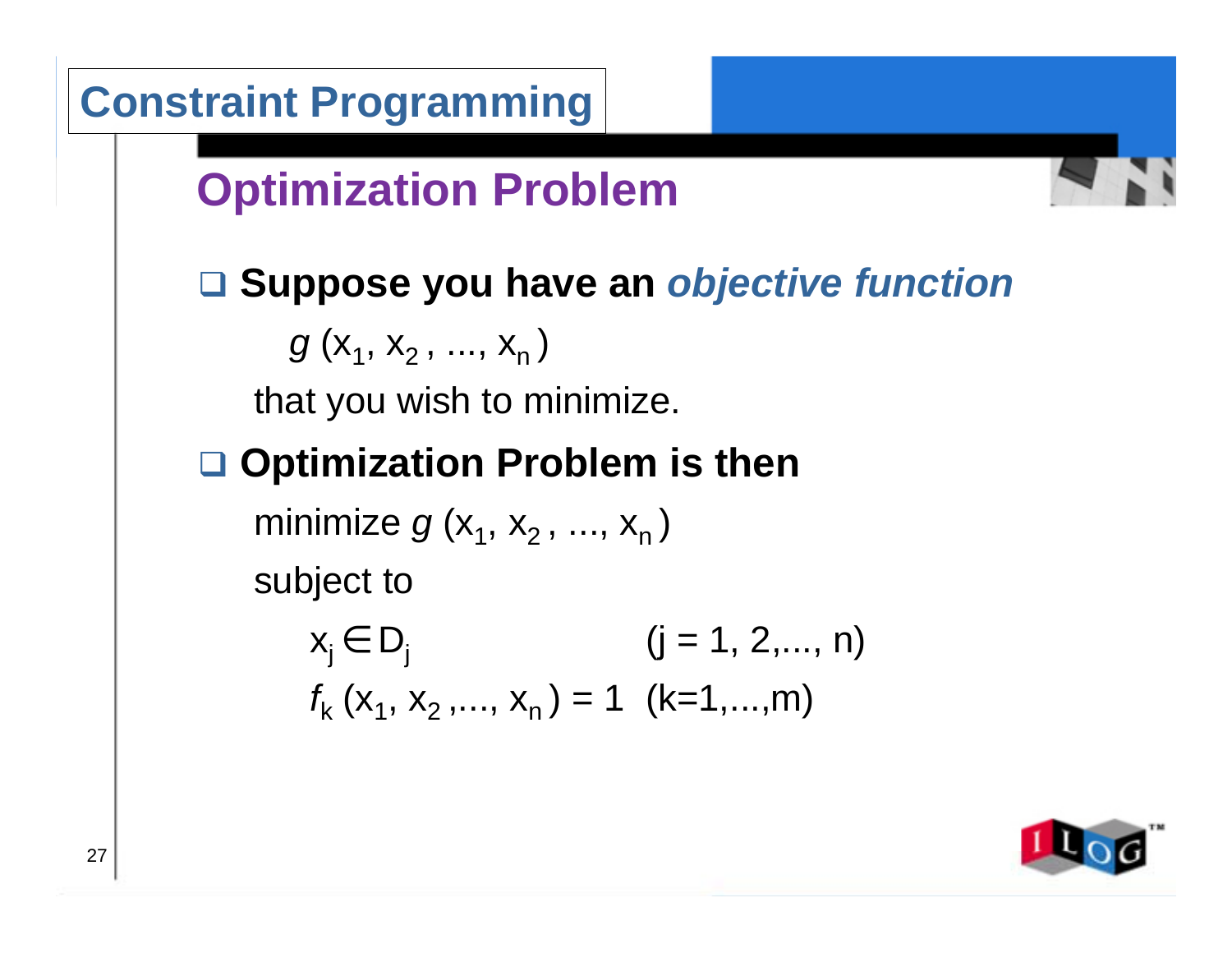![](_page_27_Figure_0.jpeg)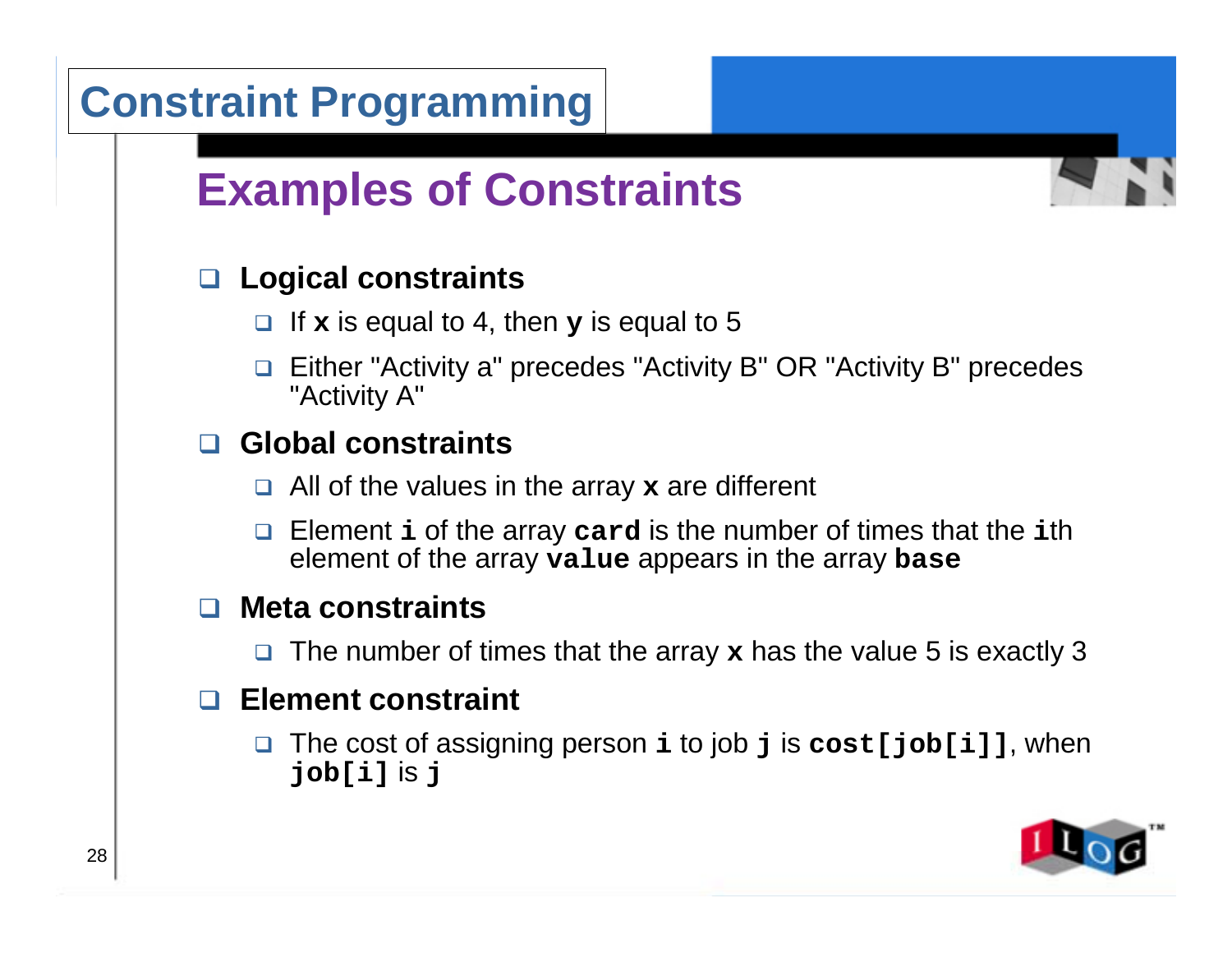![](_page_28_Figure_0.jpeg)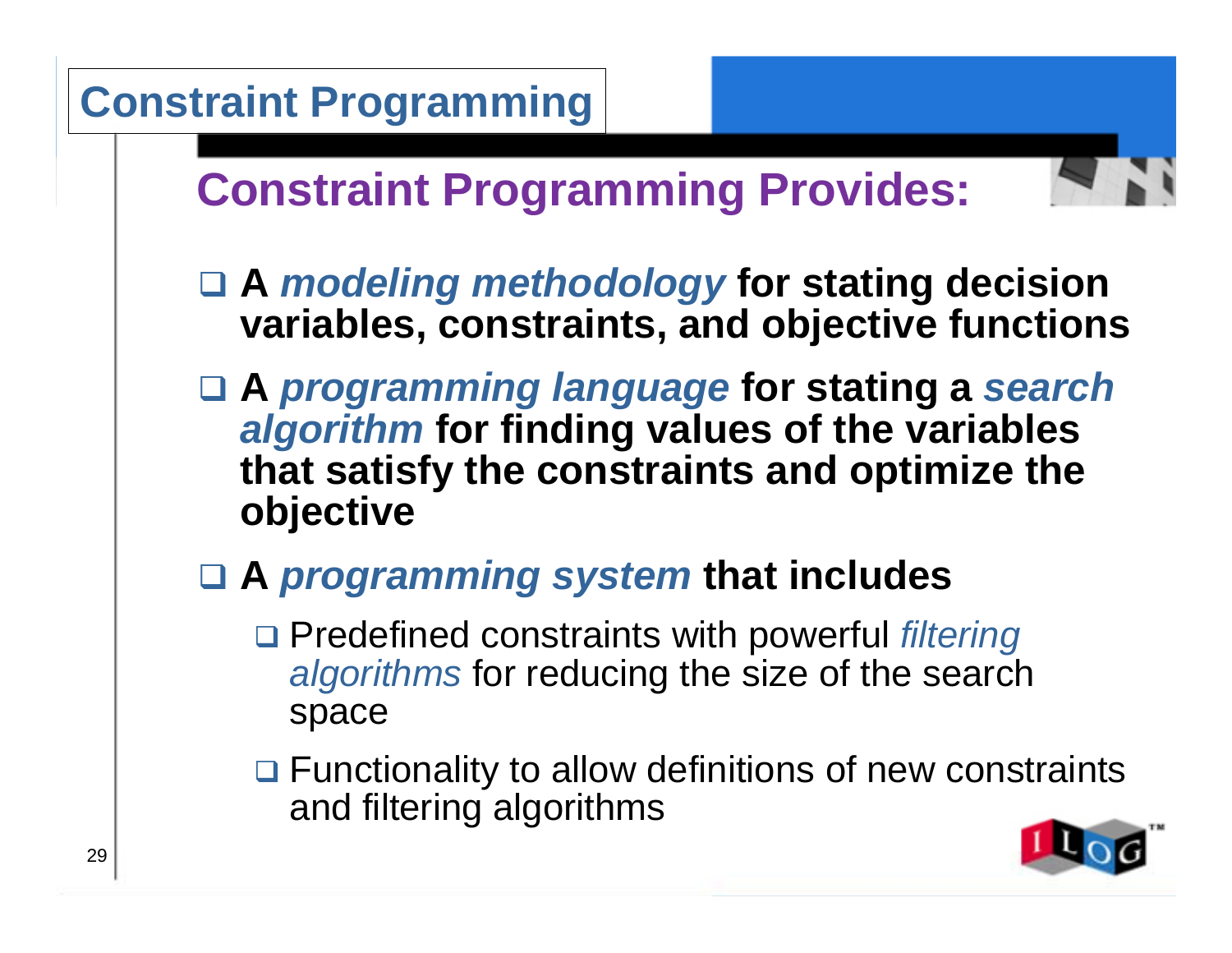![](_page_29_Figure_0.jpeg)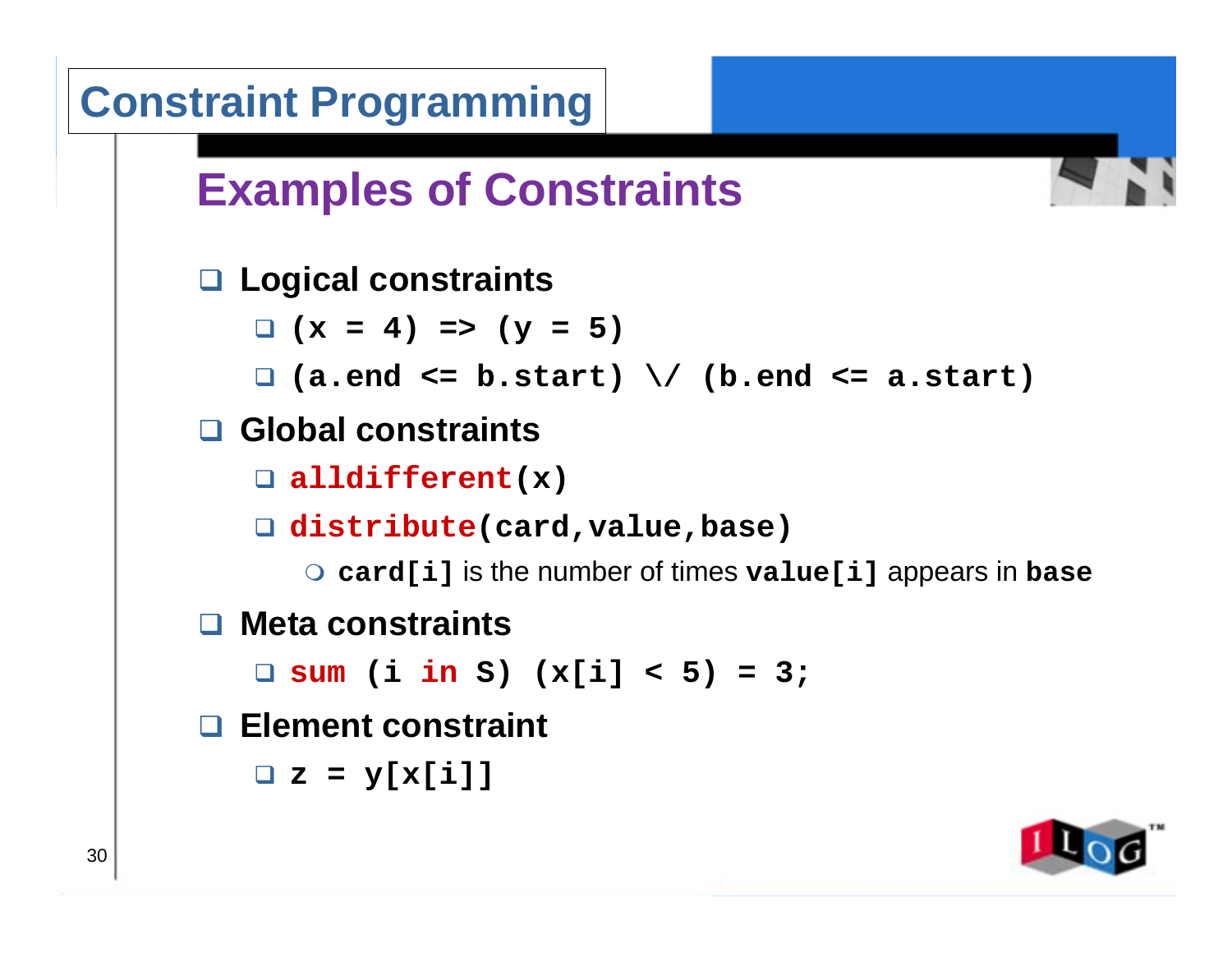![](_page_30_Figure_1.jpeg)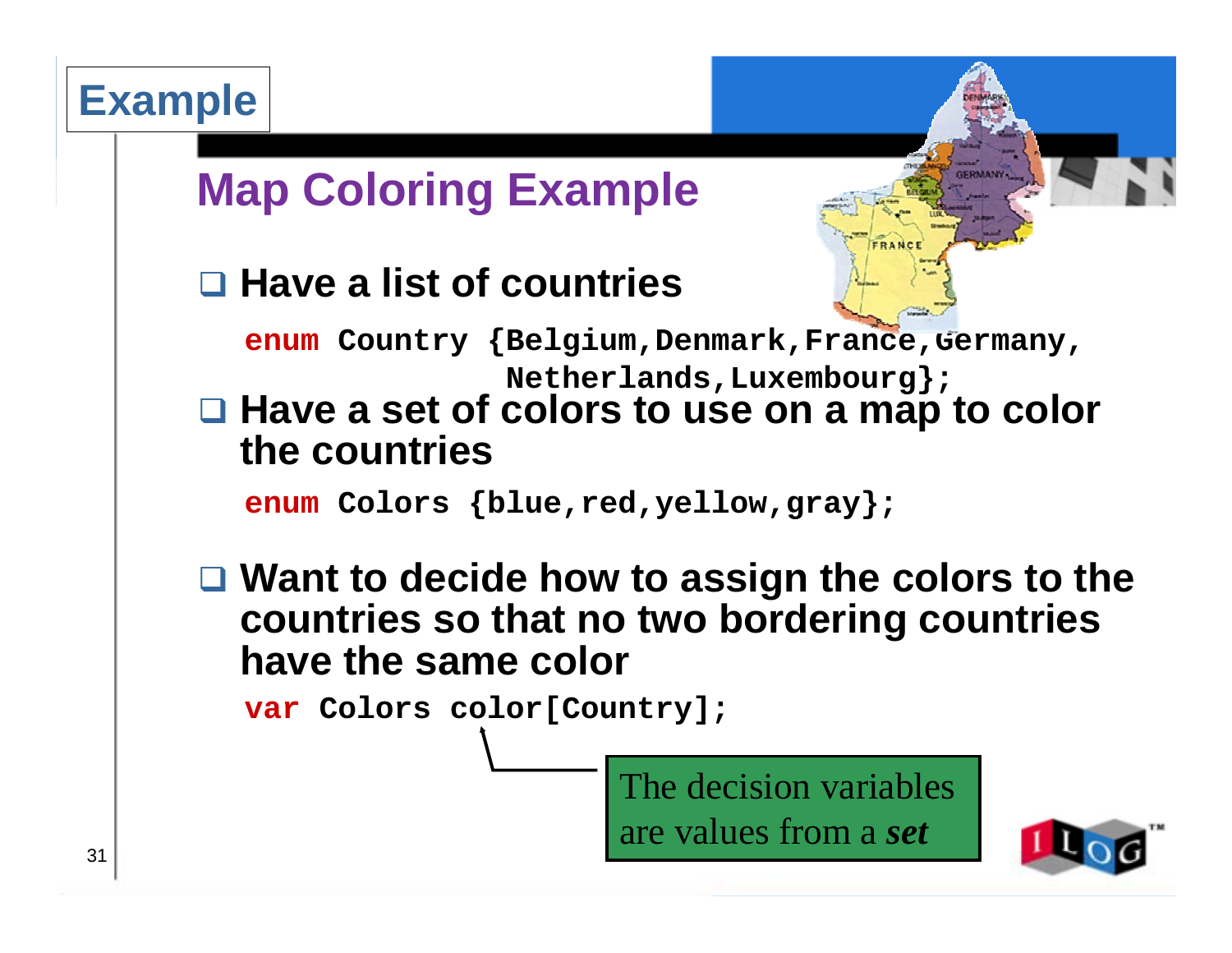**solve {**

# **Constraint Programming Model**

**enum Country {Belgium,Denmark,France,Germany, Netherlands,Luxembourg};**

**enum Colors {blue,red,yellow,gray};**

**var Colors color[Country];**

Find all Solutions

Data

Decision

Variables

![](_page_31_Figure_6.jpeg)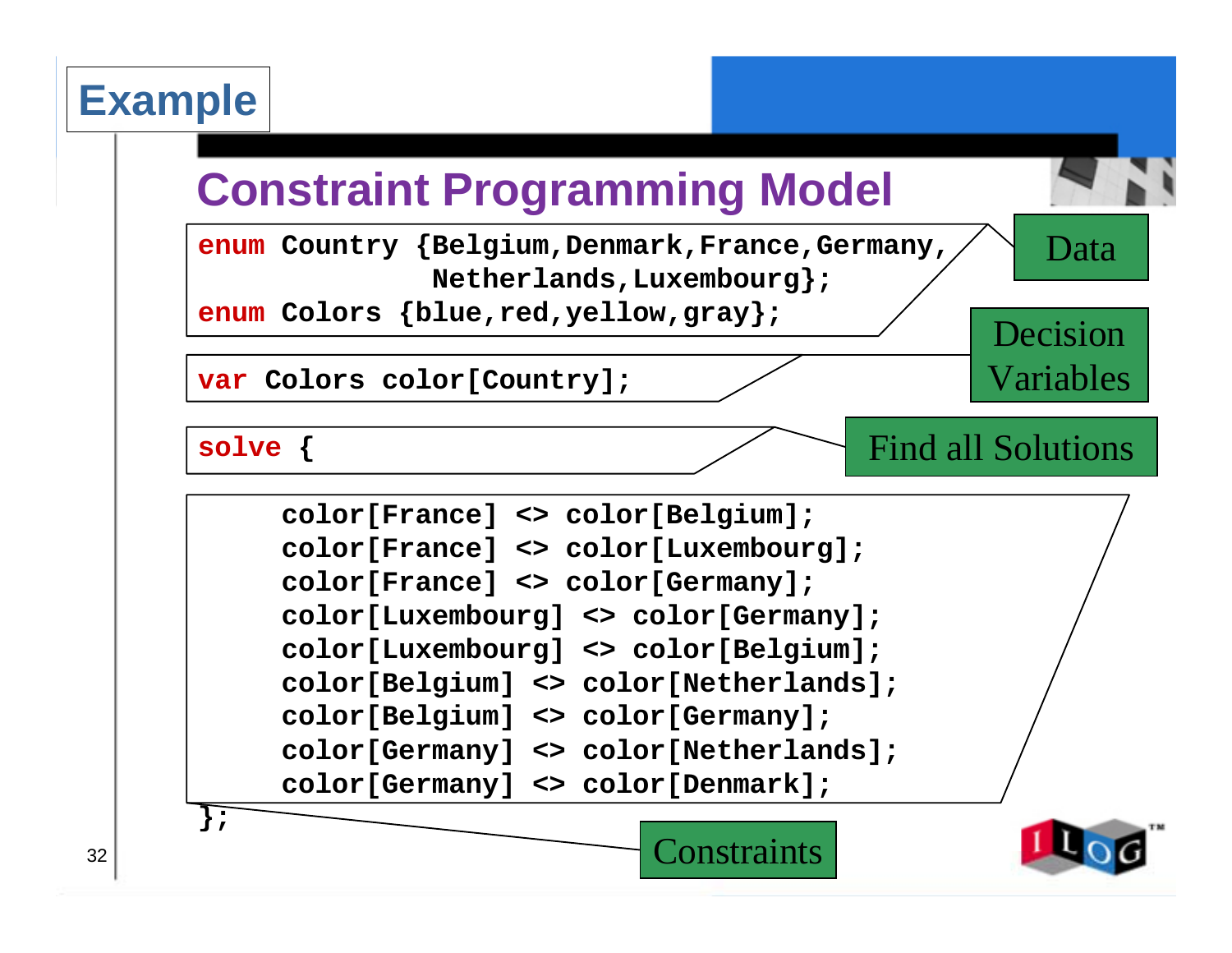# **Constraint Satisfaction**

```
enum Country {Belgium,Denmark,France,Germany,
              Netherlands,Luxembourg};
enum Colors {blue,red,yellow,gray};
```

```
var Colors color[Country];
```

```
solve {
```
**};**

```
color[France] <> color[Belgium];
color[France] <> color[Luxembourg];
color[France] <> color[Germany];
color[Luxembourg] <> color[Germany];
color[Luxembourg] <> color[Belgium];
color[Belgium] <> color[Netherlands];
color[Belgium] <> color[Germany];
color[Germany] <> color[Netherlands];
color[Germany] <> color[Denmark];
```
![](_page_32_Picture_6.jpeg)

![](_page_32_Picture_7.jpeg)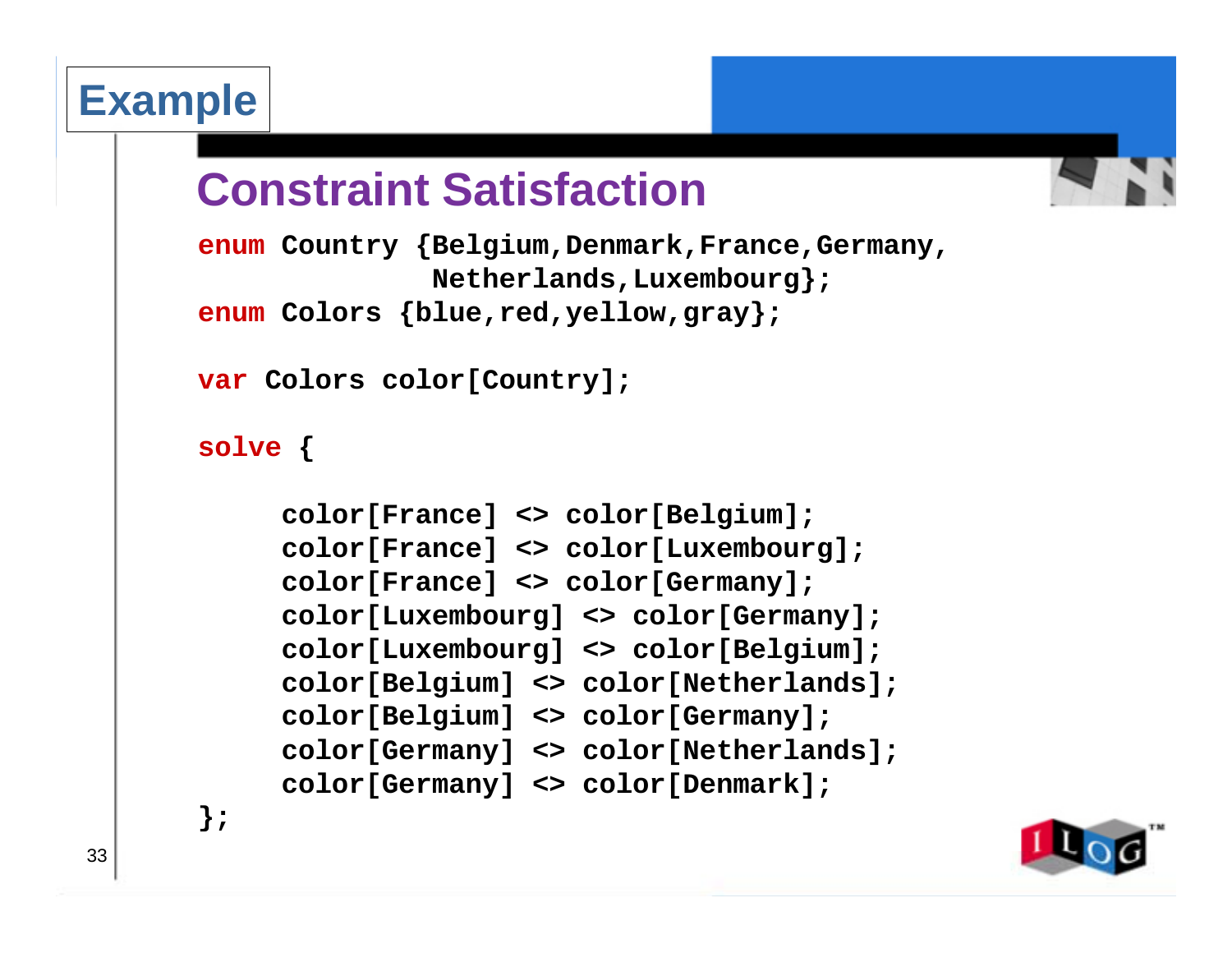# **Constraint Satisfaction**

```
enum Country {Belgium,Denmark,France,Germany,
              Netherlands,Luxembourg};
enum Colors {blue,red,yellow,gray};
var Colors color[Country];
solve {
    color[France] <> color[Belgium];
    color[France] <> color[Luxembourg];
    color[France] <> color[Germany];
    color[Luxembourg] <> color[Germany];
    color[Luxembourg] <> color[Belgium];
    color[Belgium] <> color[Netherlands];
    color[Belgium] <> color[Germany];
    color[Germany] <> color[Netherlands];
    color[Germany] <> color[Denmark];
```
![](_page_33_Picture_3.jpeg)

34

**};**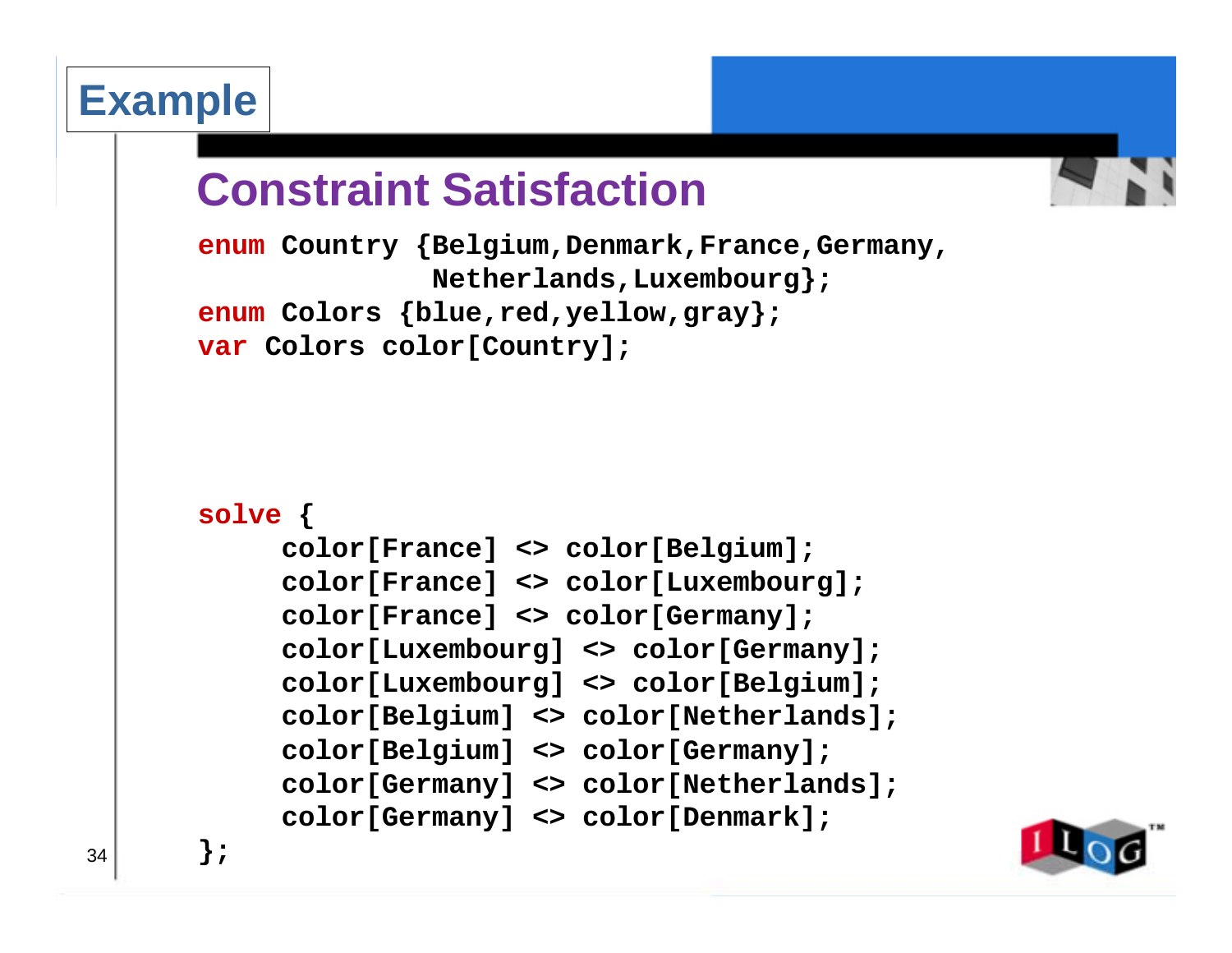# **Optimization**

```
enum Country {Belgium,Denmark,France,Germany,
              Netherlands,Luxembourg};
enum Colors {blue,red,yellow,gray};
var Colors color[Country];
     color[France] <> color[Belgium];
    color[France] <> color[Luxembourg];
     color[France] <> color[Germany];
     color[Luxembourg] <> color[Germany];
     color[Luxembourg] <> color[Belgium];
     color[Belgium] <> color[Netherlands];
     color[Belgium] <> color[Germany];
     color[Germany] <> color[Netherlands];
     color[Germany] <> color[Denmark];
};
var int colorcount[Colors] in 0..card(Country);
maximize colorcount[yellow]
subject to {
     forall (i in Colors) 
        color[j] = sum(j in Country) (color[j] = i);
```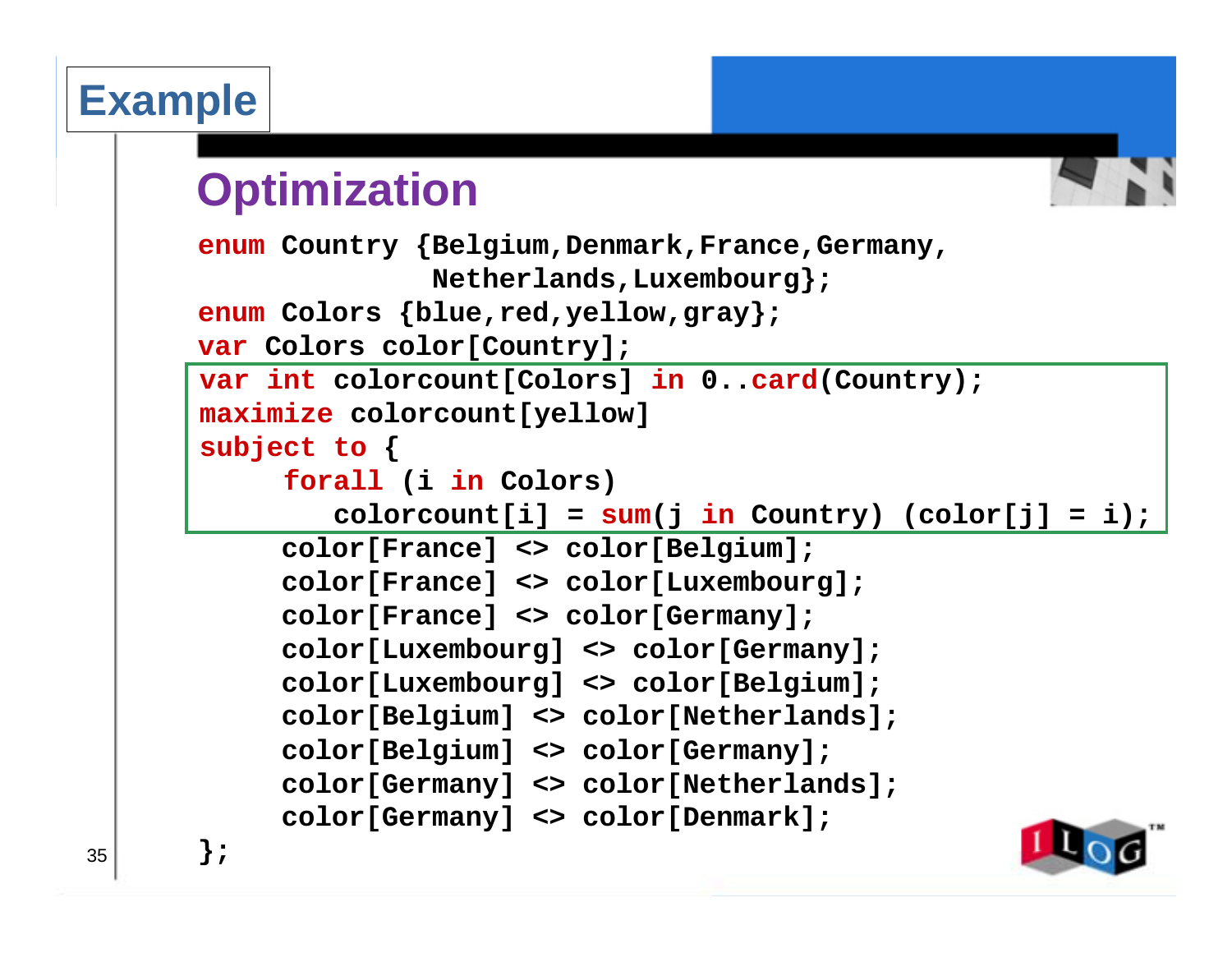![](_page_35_Figure_0.jpeg)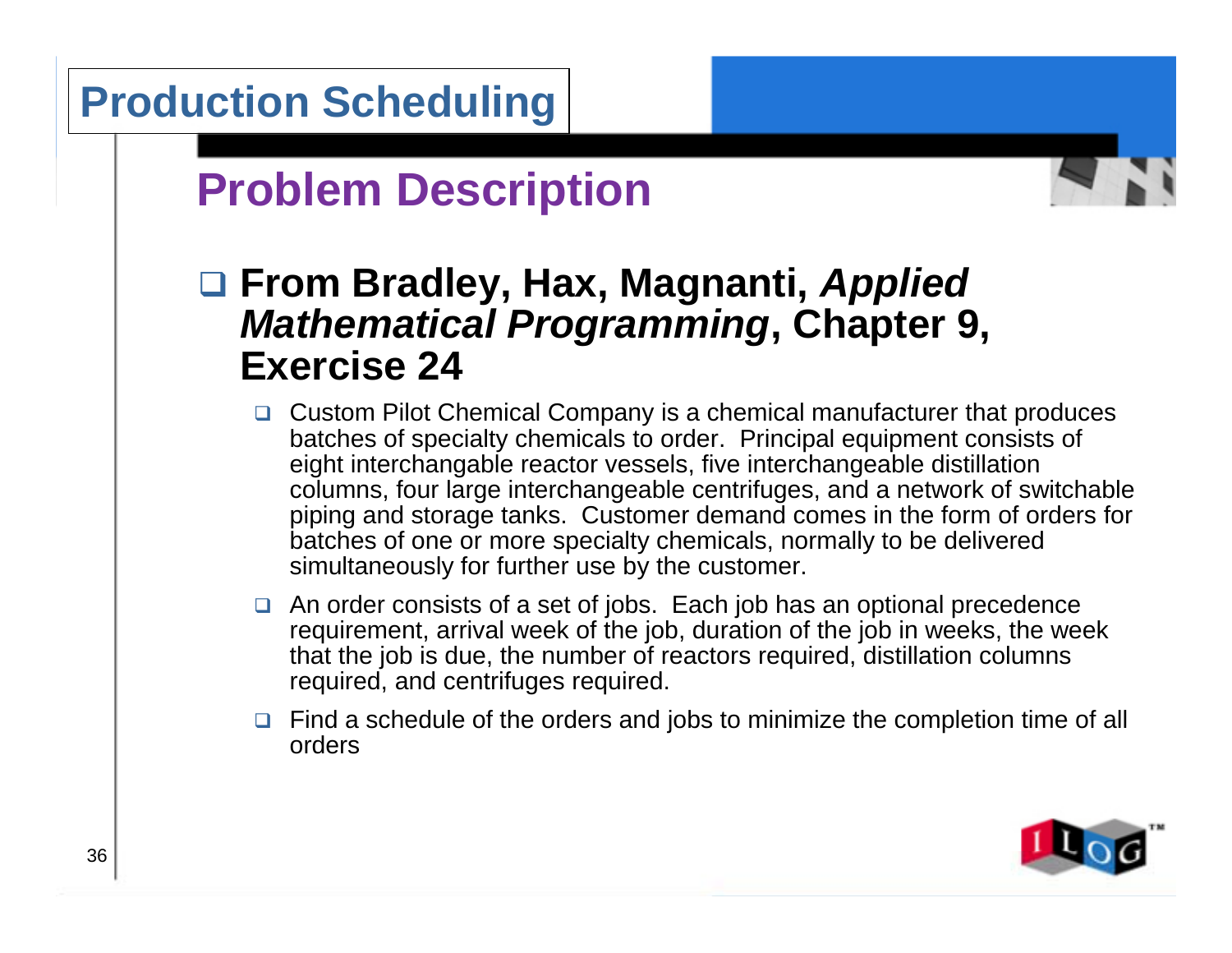# **Problem Data**

|               |                |            |      |                          |      | Resource requirements |                     |           |  |
|---------------|----------------|------------|------|--------------------------|------|-----------------------|---------------------|-----------|--|
| Order         | Job            | Precedence |      | <i>Arrival Duration</i>  | Week |                       | <i>Distillation</i> | $Centri-$ |  |
| <b>Number</b> | number         | relations  | Week | $\left $ <i>in weeks</i> | due  | Reactors              | columns             | fuges     |  |
| <b>AK14</b>   |                | None       | 15   | 4                        | 22   |                       |                     |           |  |
|               | $\overline{2}$ |            | 15   | 3                        | 22   | $\theta$              |                     |           |  |
|               | 3              | None       | 15   | 3                        | 22   | $\overline{2}$        |                     |           |  |
| AK15          |                | None       | 16   | 3                        | 23   |                       |                     |           |  |
|               | $\overline{2}$ | None       | 16   | $\overline{2}$           | 23   | $\overline{2}$        |                     |           |  |
|               | 3              |            | 16   | $\overline{2}$           | 23   | $\overline{2}$        | $\overline{2}$      |           |  |
| AK16          |                | None       | 17   |                          | 23   |                       |                     |           |  |
|               | $\overline{2}$ | None       | 17   |                          | 23   |                       | 3                   |           |  |

![](_page_36_Picture_3.jpeg)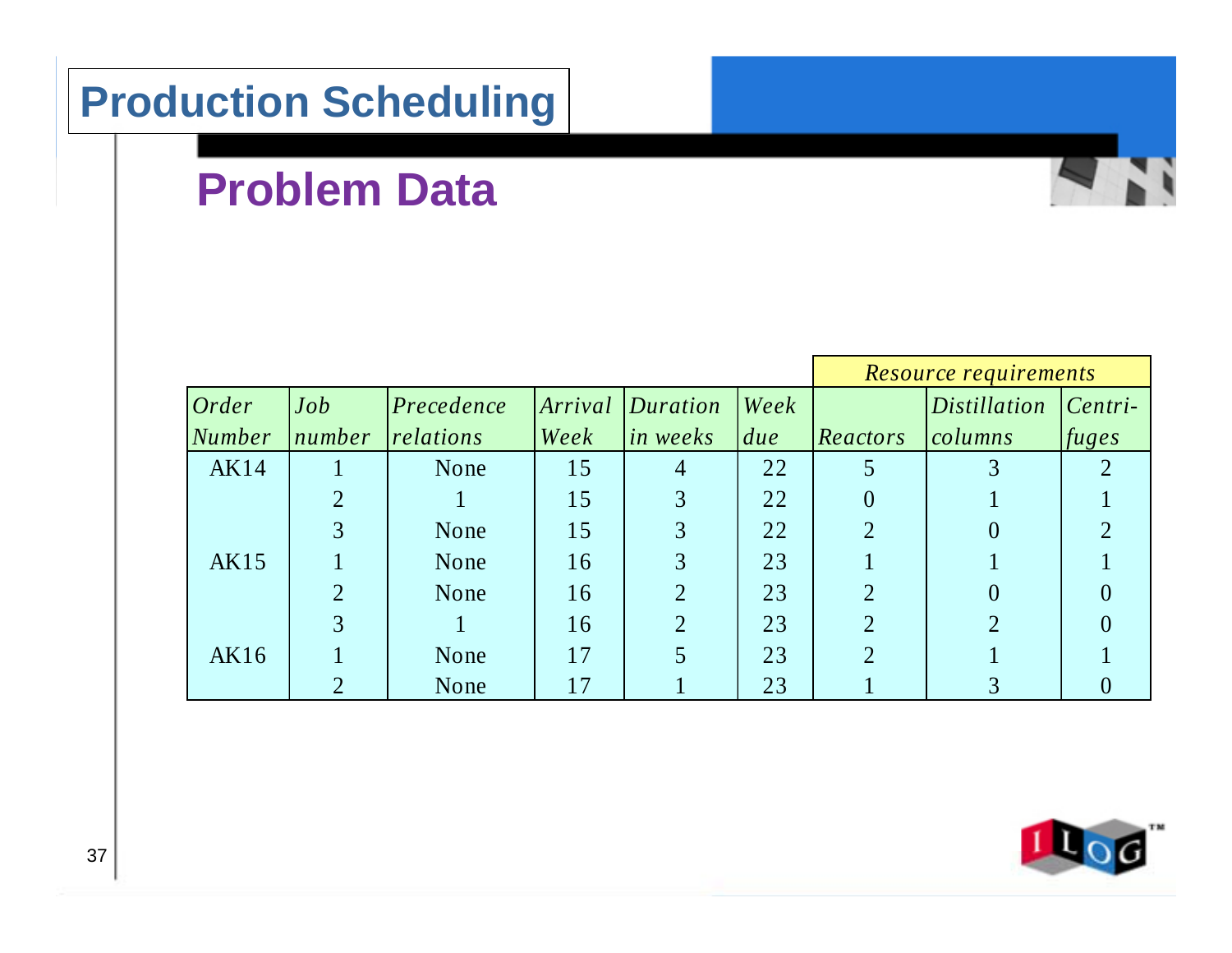# **Data input**

```
struct JobIndex {
   string ordernumber;
   int jobnum;
};
struct JobInfo {
   int jobprec;
   int arrival;
   int duration;
   int weekdue;
   int reactors;
   int columns;
   int centrifuges;
};
struct JobData {
   JobIndex ind;
   JobInfo info;
};
setof(JobData) jobs = ...;
```

| $jobs =$ |                                                                         |  |  |  |  |  |  |
|----------|-------------------------------------------------------------------------|--|--|--|--|--|--|
|          | < < "AK14", 1 >, < 0, 15, 4, 22, 5, 3, 2 > >,                           |  |  |  |  |  |  |
|          | < < "AK14", 2 >, < 1, 15, 3, 22, 0, 1, 1 > >,                           |  |  |  |  |  |  |
|          | < < "AK14", 3 >, < 0, 15, 3, 22, 2, 0, 2 > >,                           |  |  |  |  |  |  |
|          | < < "AK15", 1 >, < 0, 16, 3, 23, 1, 1, 1 > >,                           |  |  |  |  |  |  |
|          | $<$ < "AK15", 2 >, < 0, 16, 2, 23, 2, 0, 0 > >,                         |  |  |  |  |  |  |
|          | < < "AK15", 3 >, < 1, 16, 2, 23, 2, 2, 0 > >,                           |  |  |  |  |  |  |
|          | < < "AK16", 1 >, < 0, 17, 5, 23, 2, 1, 1 > >,                           |  |  |  |  |  |  |
|          | $\epsilon$ $\epsilon$ "AK16", 2 >, $\epsilon$ 0, 17, 1, 23, 1, 3, 0 > > |  |  |  |  |  |  |
| $\}$ ;   |                                                                         |  |  |  |  |  |  |

![](_page_37_Picture_4.jpeg)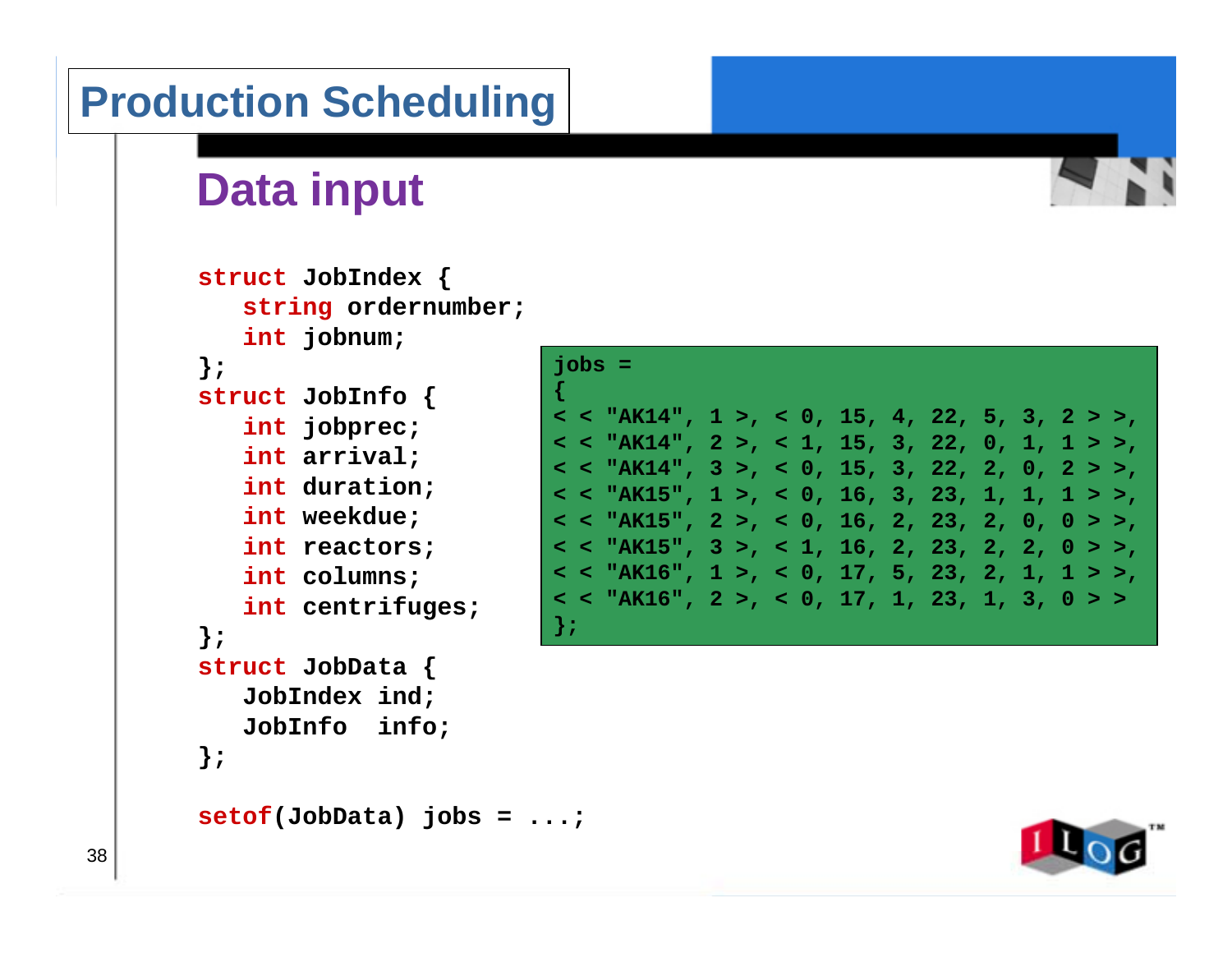![](_page_38_Figure_0.jpeg)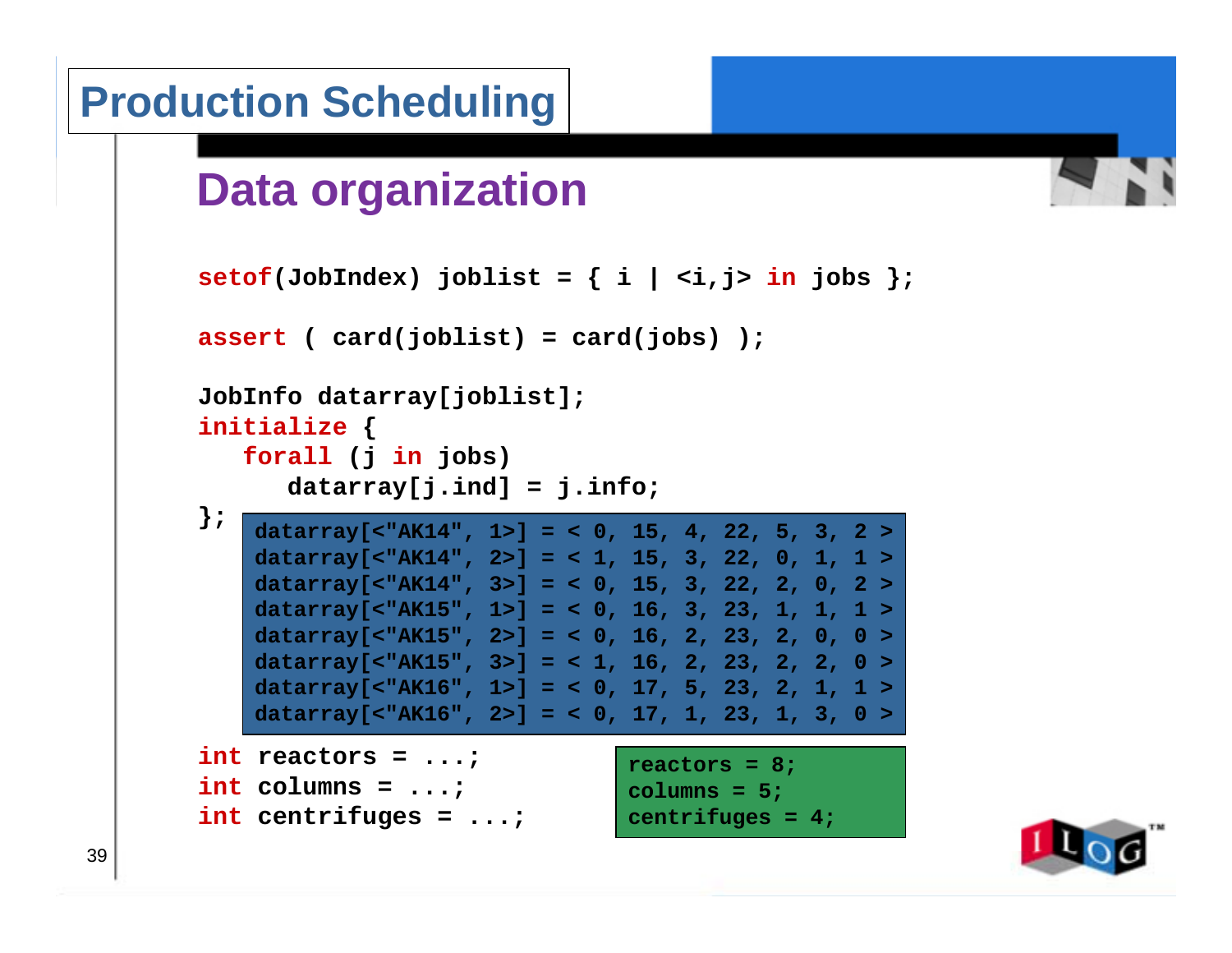## **Model**

```
scheduleOrigin = min(j in jobs) j.info.arrival;
scheduleHorizon = max(j in jobs) j.info.weekdue;
Activity makespan(0);
Activity a[j in joblist](datarray[j].duration);
DiscreteResource Reactors(reactors);
DiscreteResource Columns(columns);
DiscreteResource Centrifuges(centrifuges);
minimize makespan.end
subject to
{
   forall (j in joblist) {
      a[j] precedes makespan;
      if (datarray[j].jobprec > 0) then
         a[<j.ordernumber,datarray[j].jobprec>] precedes a[j]
      endif;
      a[j] requires(datarray[j].reactors) Reactors;
      a[j] requires(datarray[j].columns) Columns;
      a[j] requires(datarray[j].centrifuges) Centrifuges;
      a[j].start >= datarray[j].arrival;
      a[j].end <= datarray[j].weekdue;
   };
};
```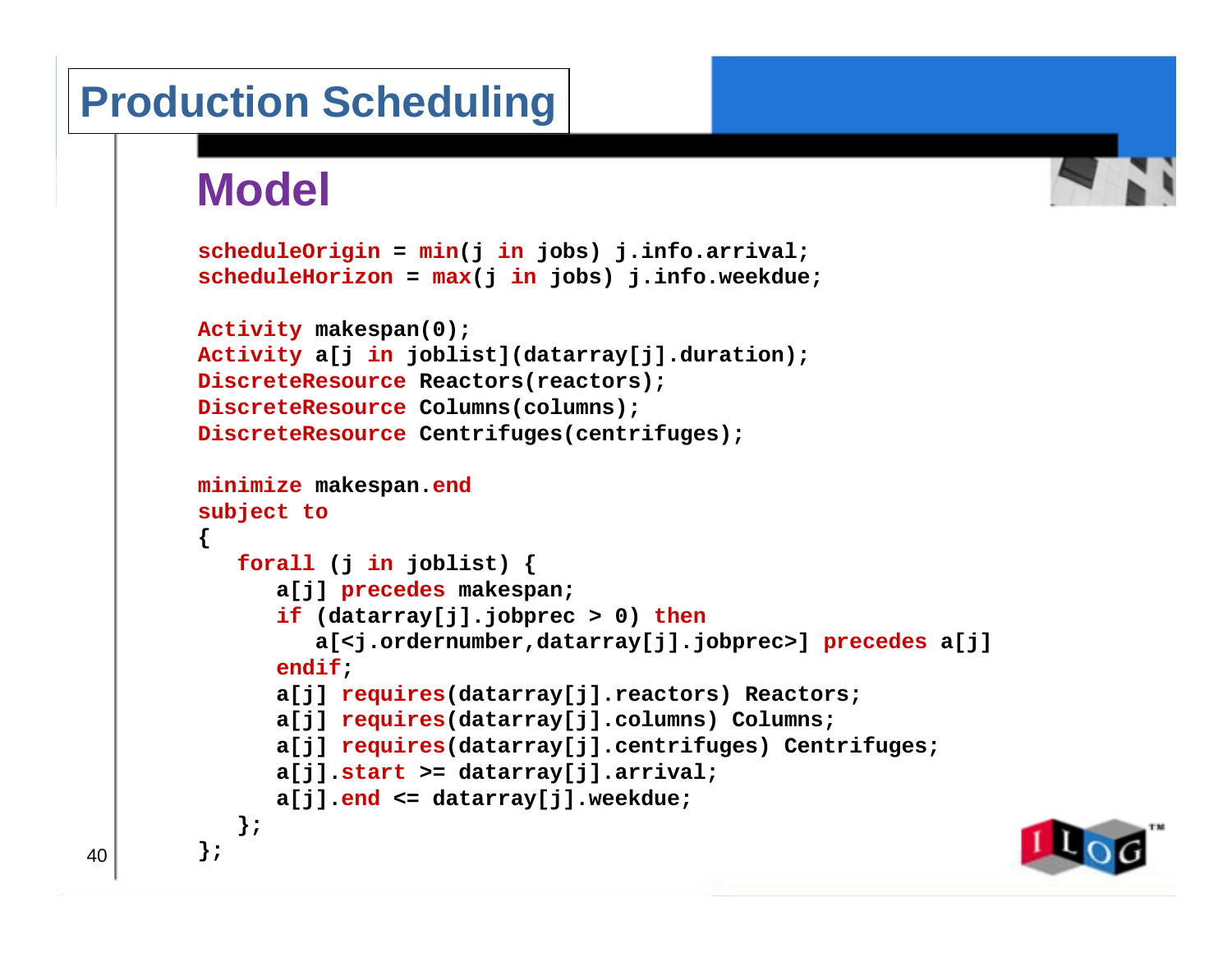# **Solution for activities**

![](_page_40_Figure_2.jpeg)

| Output Window        |              |                                                                   |       |            |                                                                   |                                                                   |                                                                   | $\vert x \vert$ |
|----------------------|--------------|-------------------------------------------------------------------|-------|------------|-------------------------------------------------------------------|-------------------------------------------------------------------|-------------------------------------------------------------------|-----------------|
| 15                   | 16           | 17                                                                |       | 18         | 19                                                                | 20                                                                | 21                                                                | 22              |
| er"AK1               |              | a[# <ordernumber:"ak14",jobnum:1>#]</ordernumber:"ak14",jobnum:1> |       |            |                                                                   |                                                                   |                                                                   |                 |
| er:"AK1:             |              | a[# <ordernumber:"ak15",jobnum:1>#]</ordernumber:"ak15",jobnum:1> |       |            |                                                                   |                                                                   |                                                                   |                 |
| er"AK1               |              |                                                                   |       |            | a[# <ordernumber:"ak16",jobnum:1>#]</ordernumber:"ak16",jobnum:1> |                                                                   |                                                                   |                 |
| er:"AK1:             |              |                                                                   |       |            |                                                                   | a[# <ordernumber:"ak15",jobnum:3>#]</ordernumber:"ak15",jobnum:3> |                                                                   |                 |
| er:"AK1:             |              |                                                                   |       |            |                                                                   | a[# <ordernumber:"ak15",jobnum:2>#]</ordernumber:"ak15",jobnum:2> |                                                                   |                 |
| er:"AK1-             |              |                                                                   |       |            |                                                                   |                                                                   | a[# <ordernumber:"ak14",jobnum:3>#]</ordernumber:"ak14",jobnum:3> |                 |
| er:"AK1-             |              |                                                                   |       |            |                                                                   |                                                                   | a[# <ordernumber:"ak14",jobnum:2>#]</ordernumber:"ak14",jobnum:2> |                 |
| er:"AK1              |              |                                                                   |       |            |                                                                   |                                                                   | :mumber:"AK16",jobr                                               |                 |
| и                    |              |                                                                   |       |            |                                                                   |                                                                   |                                                                   |                 |
| Solutions<br>Console | Optimization | Solver<br>Log                                                     | CPLEX | Activities | Sorted Activities                                                 |                                                                   |                                                                   |                 |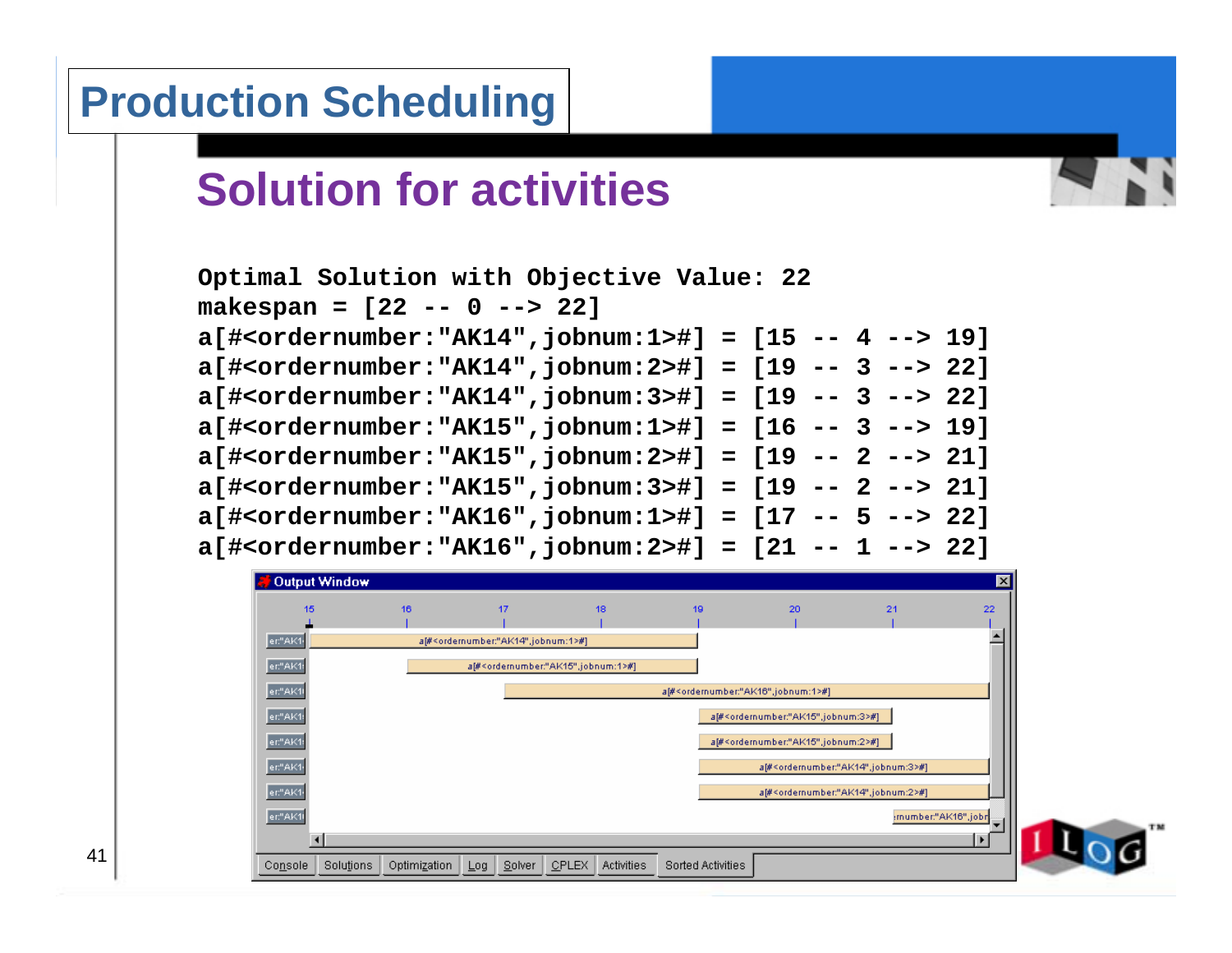# **Resource allocation (text)**

```
Reactors = Discrete Resourcerequired by a[#<ordernumber:"AK16",jobnum:2>#] over [21,22] in capacity 1
  required by a[#<ordernumber:"AK16",jobnum:1>#] over [17,22] in capacity 2
  required by a[#<ordernumber:"AK15",jobnum:3>#] over [19,21] in capacity 2
  required by a[#<ordernumber:"AK15",jobnum:2>#] over [19,21] in capacity 2
  required by a[#<ordernumber:"AK15",jobnum:1>#] over [16,19] in capacity 1
  required by a[#<ordernumber:"AK14",jobnum:3>#] over [19,22] in capacity 2
  required by a[#<ordernumber:"AK14",jobnum:1>#] over [15,19] in capacity 5
Columns = Discrete Resourcerequired by a[#<ordernumber:"AK16",jobnum:2>#] over [21,22] in capacity 3
  required by a[#<ordernumber:"AK16",jobnum:1>#] over [17,22] in capacity 1
  required by a[#<ordernumber:"AK15",jobnum:3>#] over [19,21] in capacity 2
  required by a[#<ordernumber:"AK15",jobnum:1>#] over [16,19] in capacity 1
  required by a[#<ordernumber:"AK14",jobnum:2>#] over [19,22] in capacity 1
  required by a[#<ordernumber:"AK14",jobnum:1>#] over [15,19] in capacity 3
Centrifuges = Discrete Resource
  required by a[#<ordernumber:"AK16",jobnum:1>#] over [17,22] in capacity 1
  required by a[#<ordernumber:"AK15",jobnum:1>#] over [16,19] in capacity 1
  required by a[#<ordernumber:"AK14",jobnum:3>#] over [19,22] in capacity 2
  required by a[#<ordernumber:"AK14",jobnum:2>#] over [19,22] in capacity 1
  required by a[#<ordernumber:"AK14",jobnum:1>#] over [15,19] in capa
```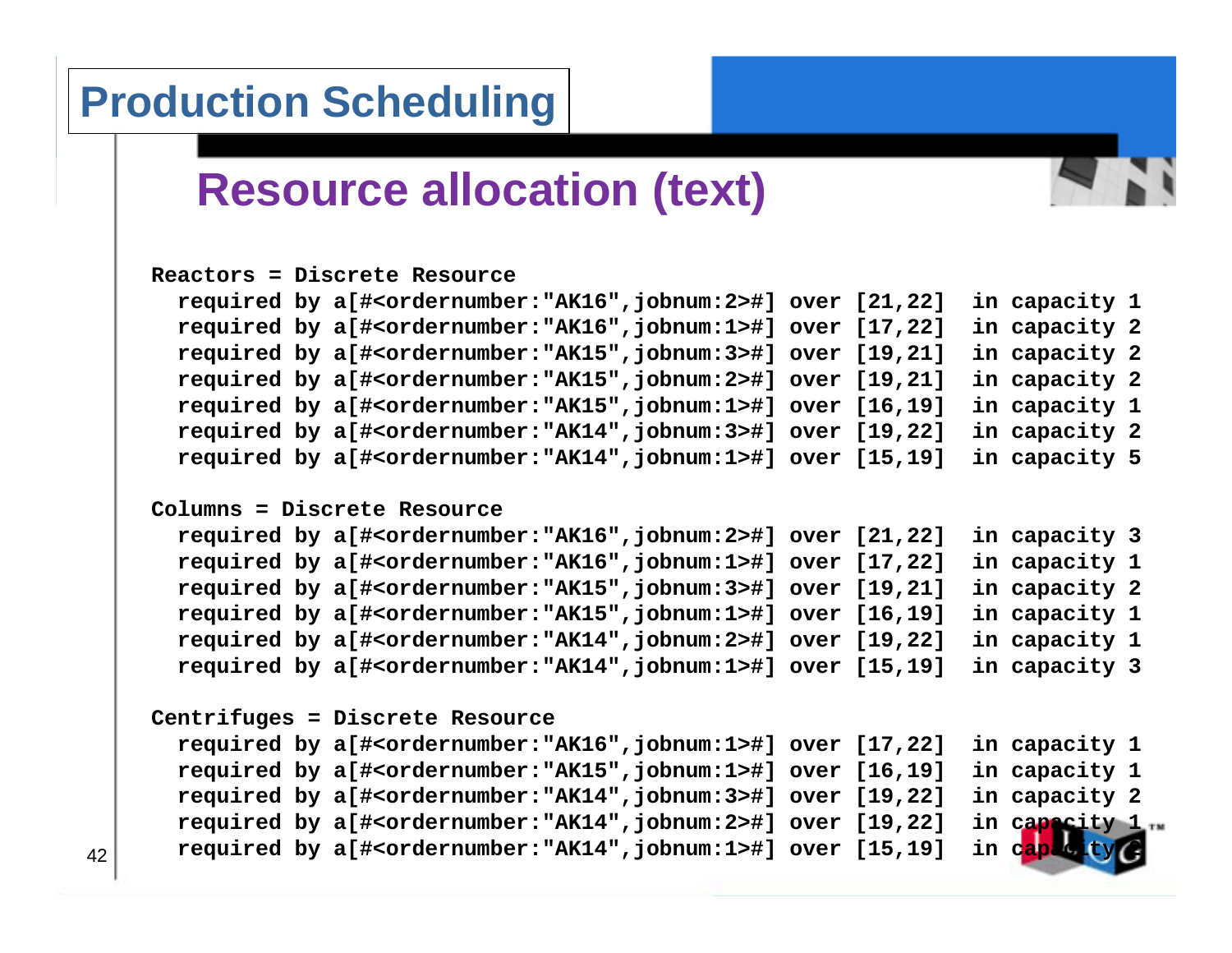# **Resource allocation (graphs)**

![](_page_42_Figure_2.jpeg)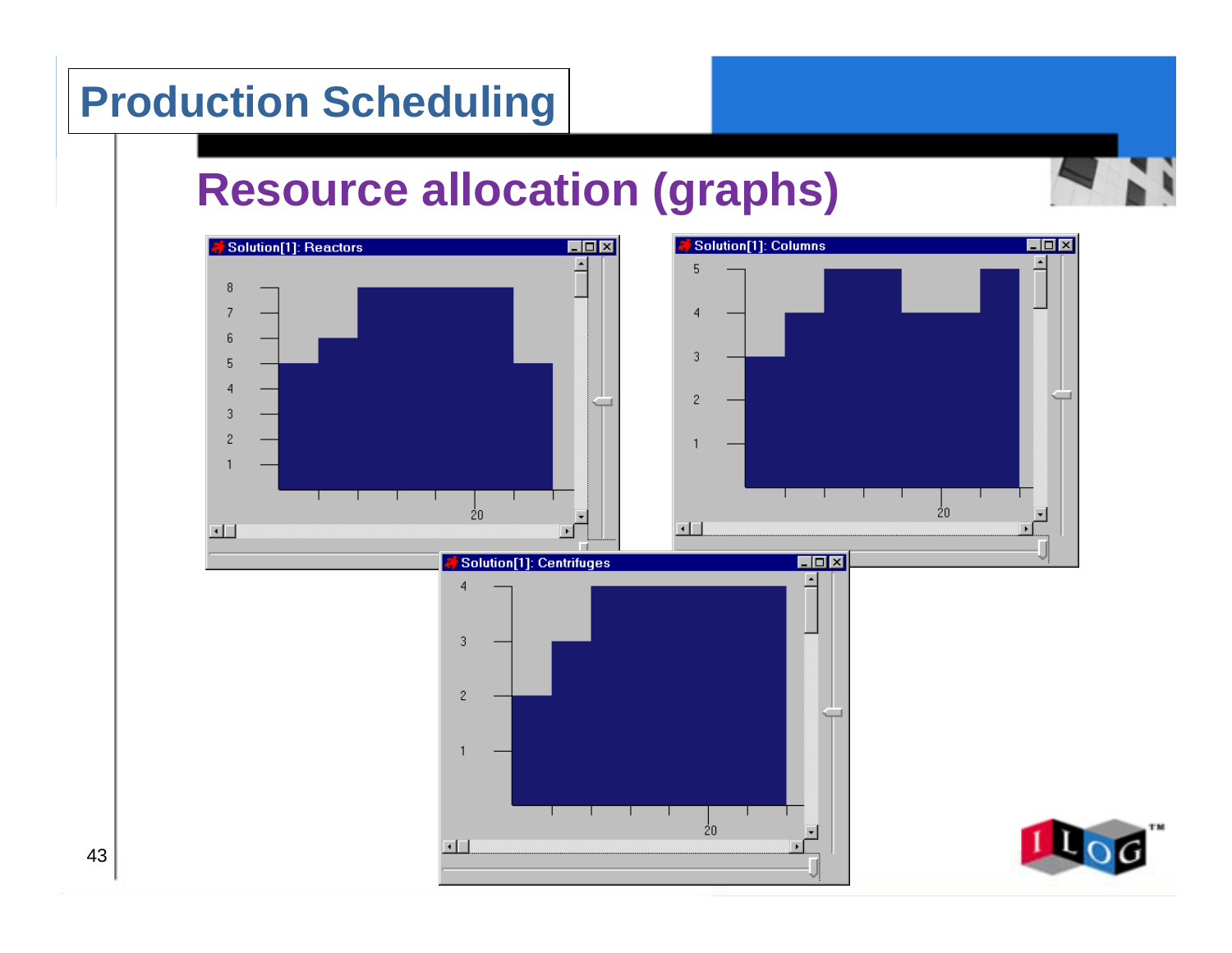|    | <b>Comparing CP and MP</b>                                                                   |  |
|----|----------------------------------------------------------------------------------------------|--|
|    | <b>Which is BETTER????</b>                                                                   |  |
|    | $\Box$ It depends upon the data                                                              |  |
|    | $\Box$ It depends on the search strategy                                                     |  |
|    | It depends on the combinatorial nature of the<br>⊔<br>problem                                |  |
|    | $\Box$ For general applications, you need tools that<br>allow you to try both methodologies! |  |
| 44 |                                                                                              |  |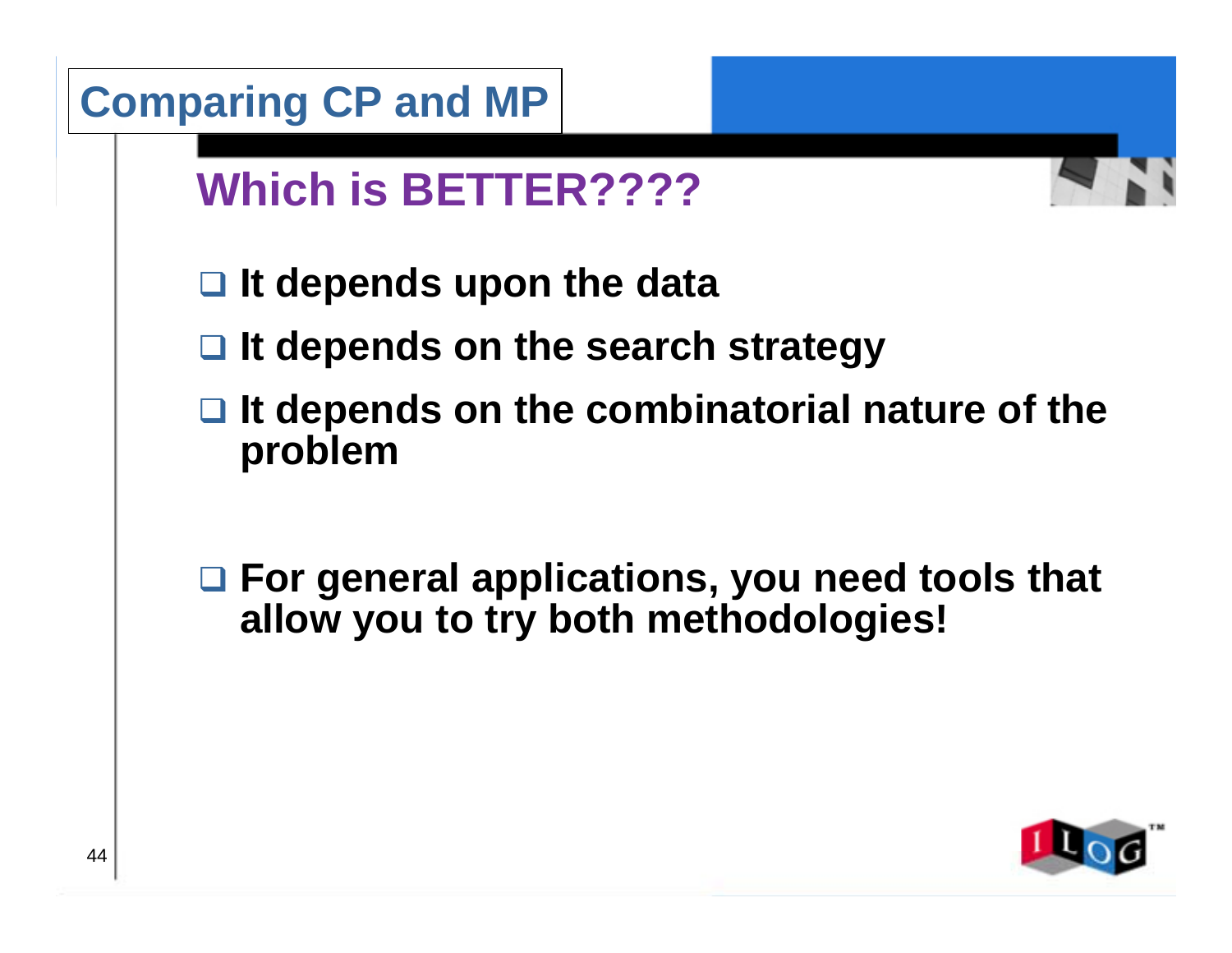![](_page_44_Figure_0.jpeg)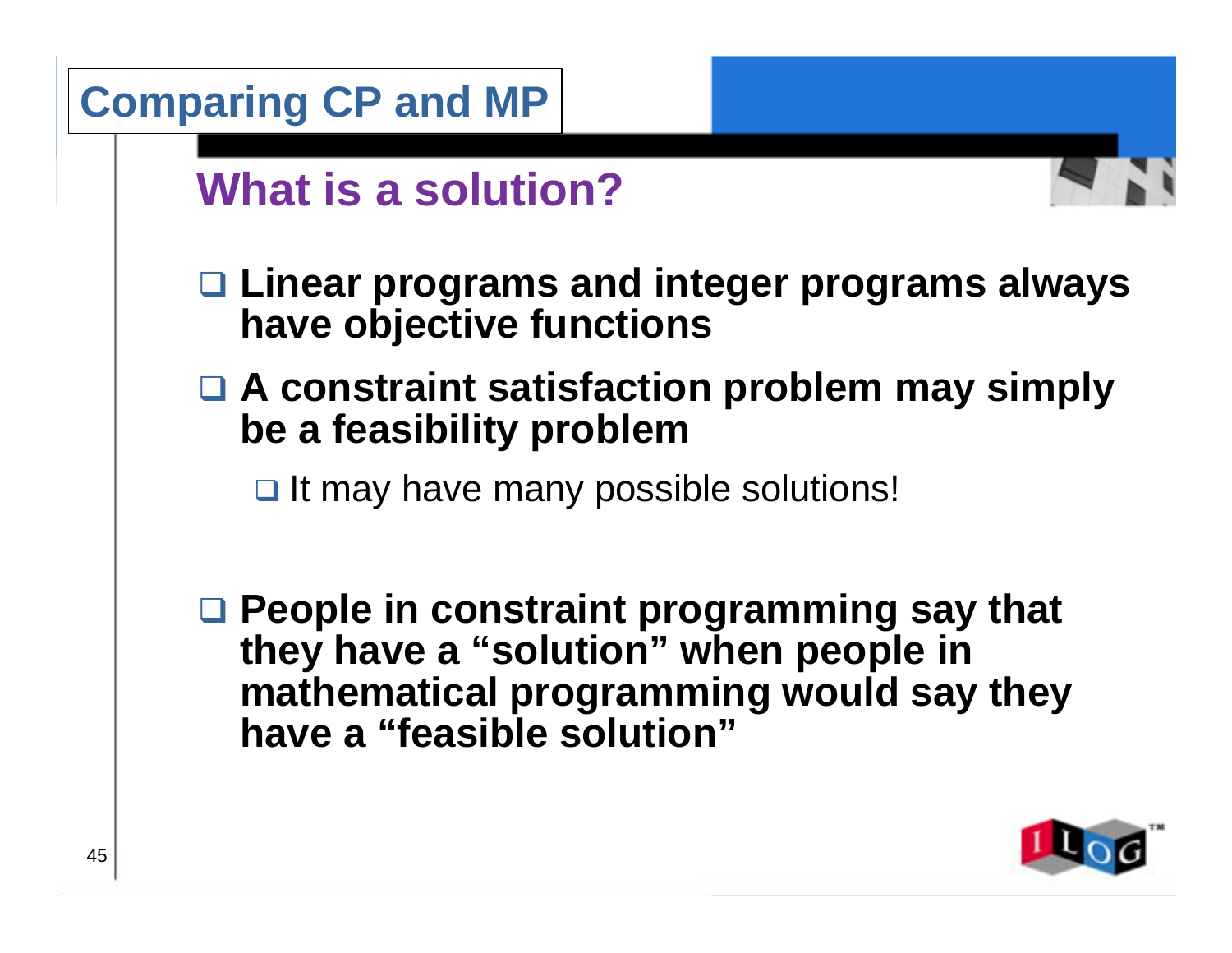# **Comparing CP and MP**

# **Vocabulary Differences**

![](_page_45_Picture_2.jpeg)

![](_page_45_Picture_3.jpeg)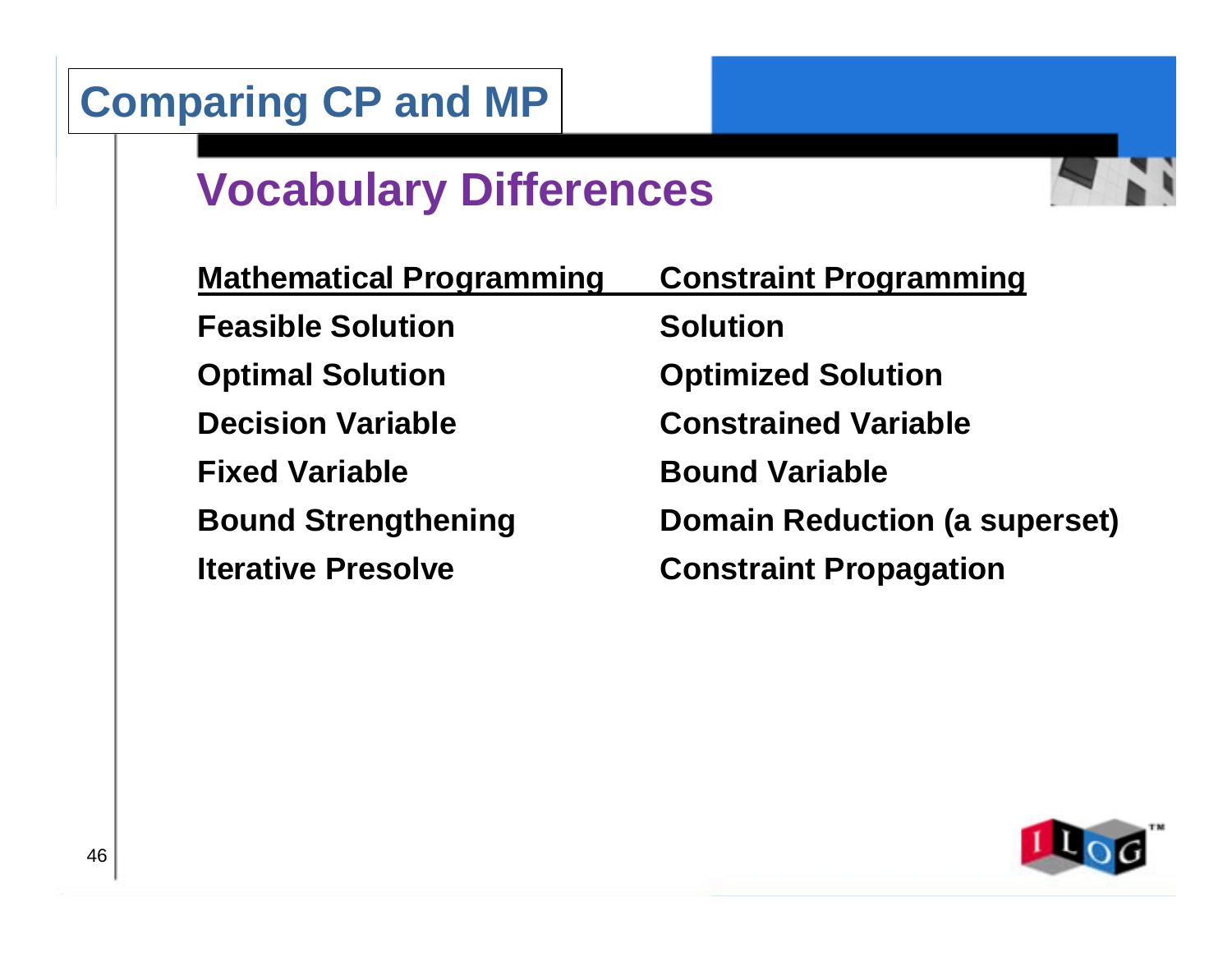![](_page_46_Picture_0.jpeg)

# **Constraint Programming Successes**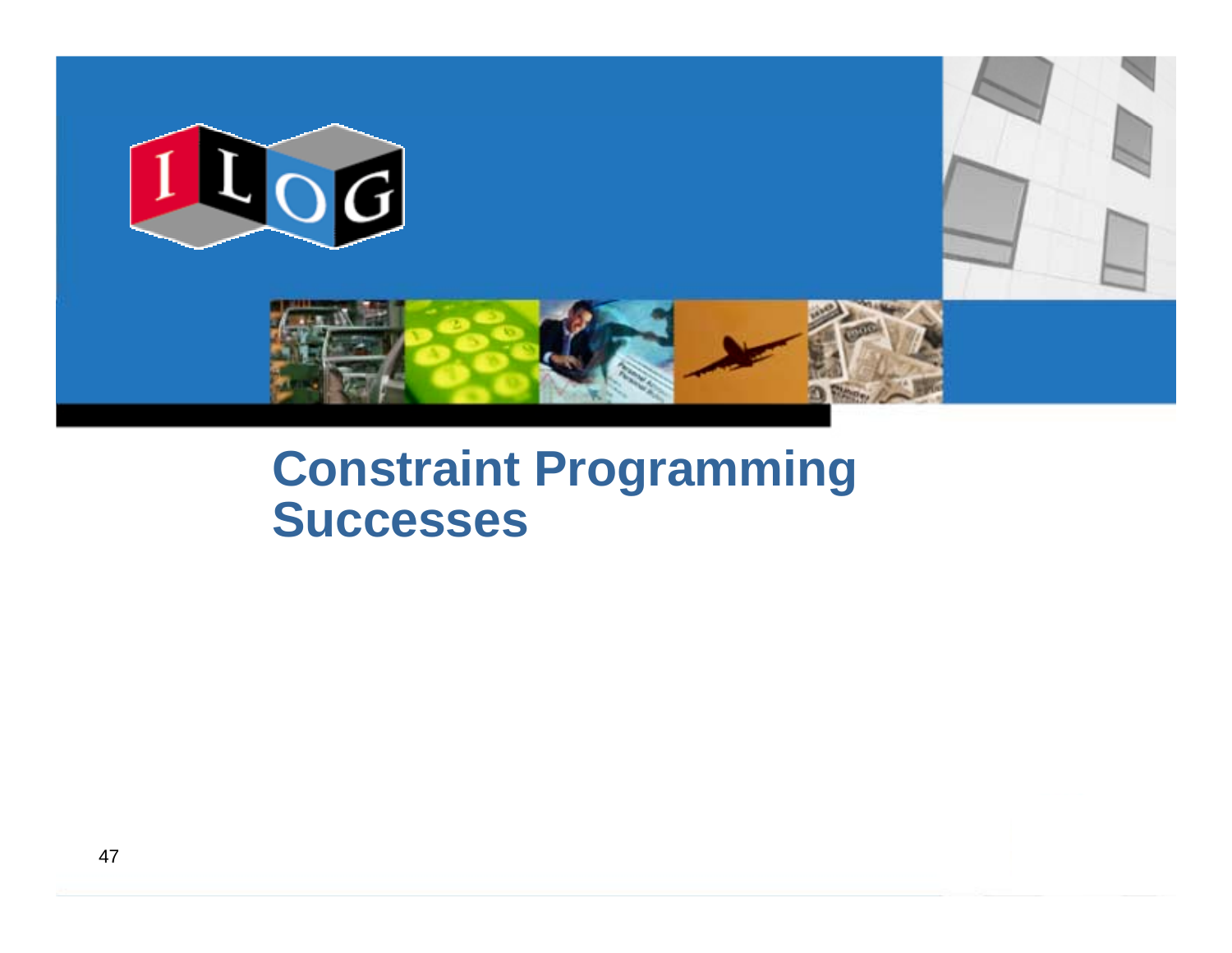![](_page_47_Figure_0.jpeg)

![](_page_47_Picture_1.jpeg)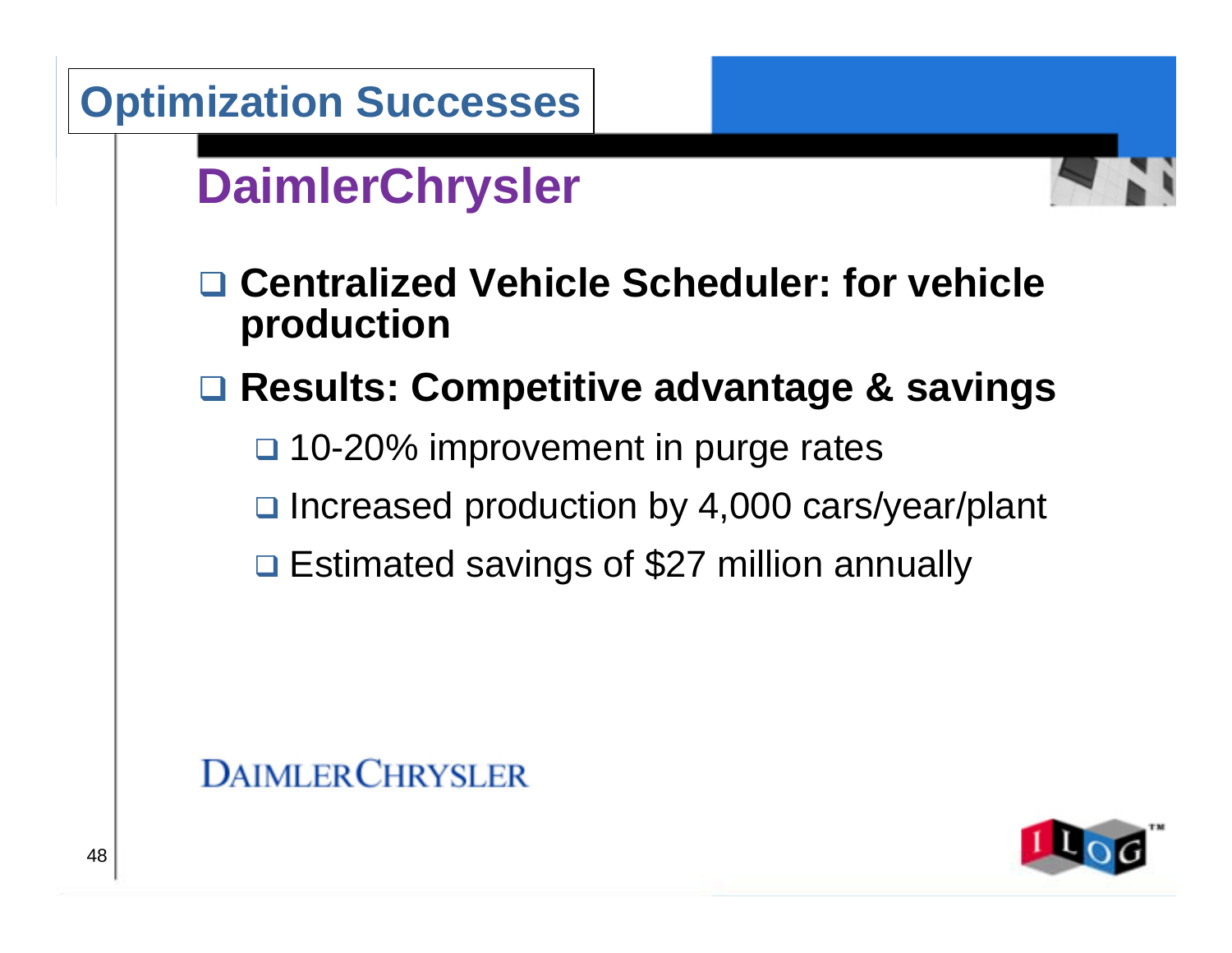![](_page_48_Figure_0.jpeg)

![](_page_48_Picture_1.jpeg)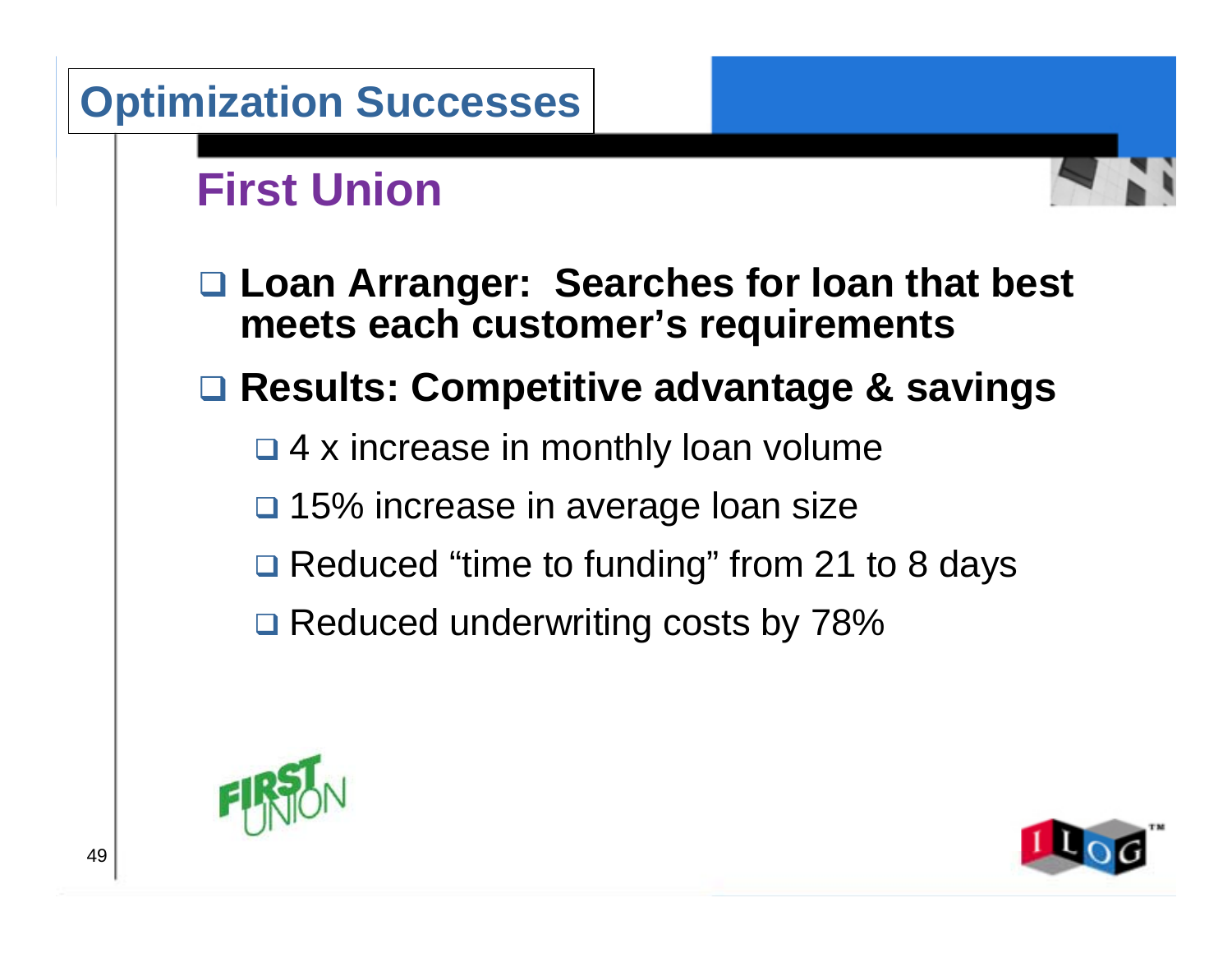| <b>Optimization Successes</b>           |      |
|-----------------------------------------|------|
| <b>SNCF Railways</b>                    |      |
| □ Rolling Stock Maintenance Operations  |      |
| □ Schedule Operations Efficiently       |      |
| □ Save 10% of 2,000 maintenance workers |      |
|                                         |      |
|                                         |      |
|                                         |      |
|                                         |      |
|                                         |      |
| SNEF                                    |      |
| 50                                      | 1000 |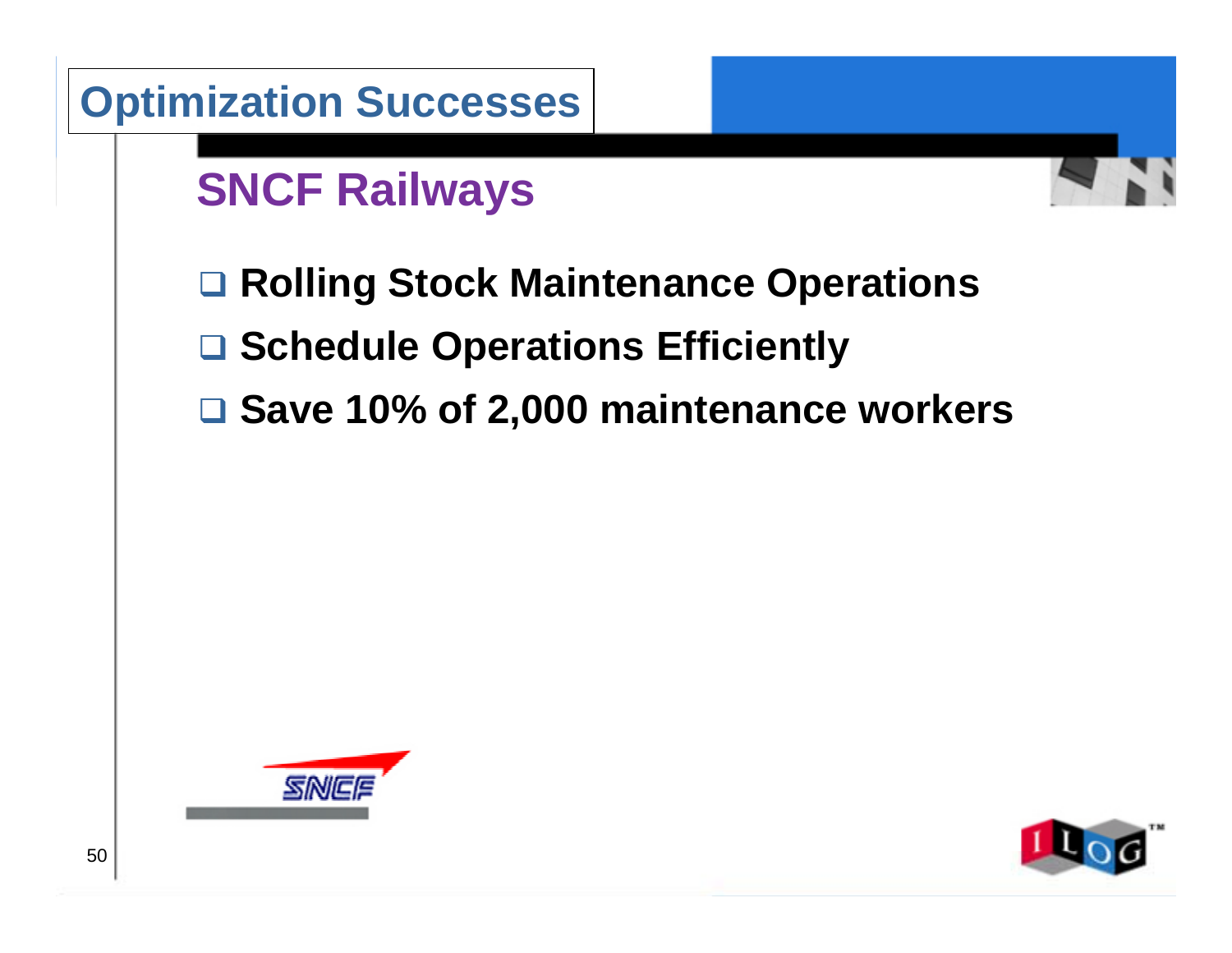![](_page_50_Figure_0.jpeg)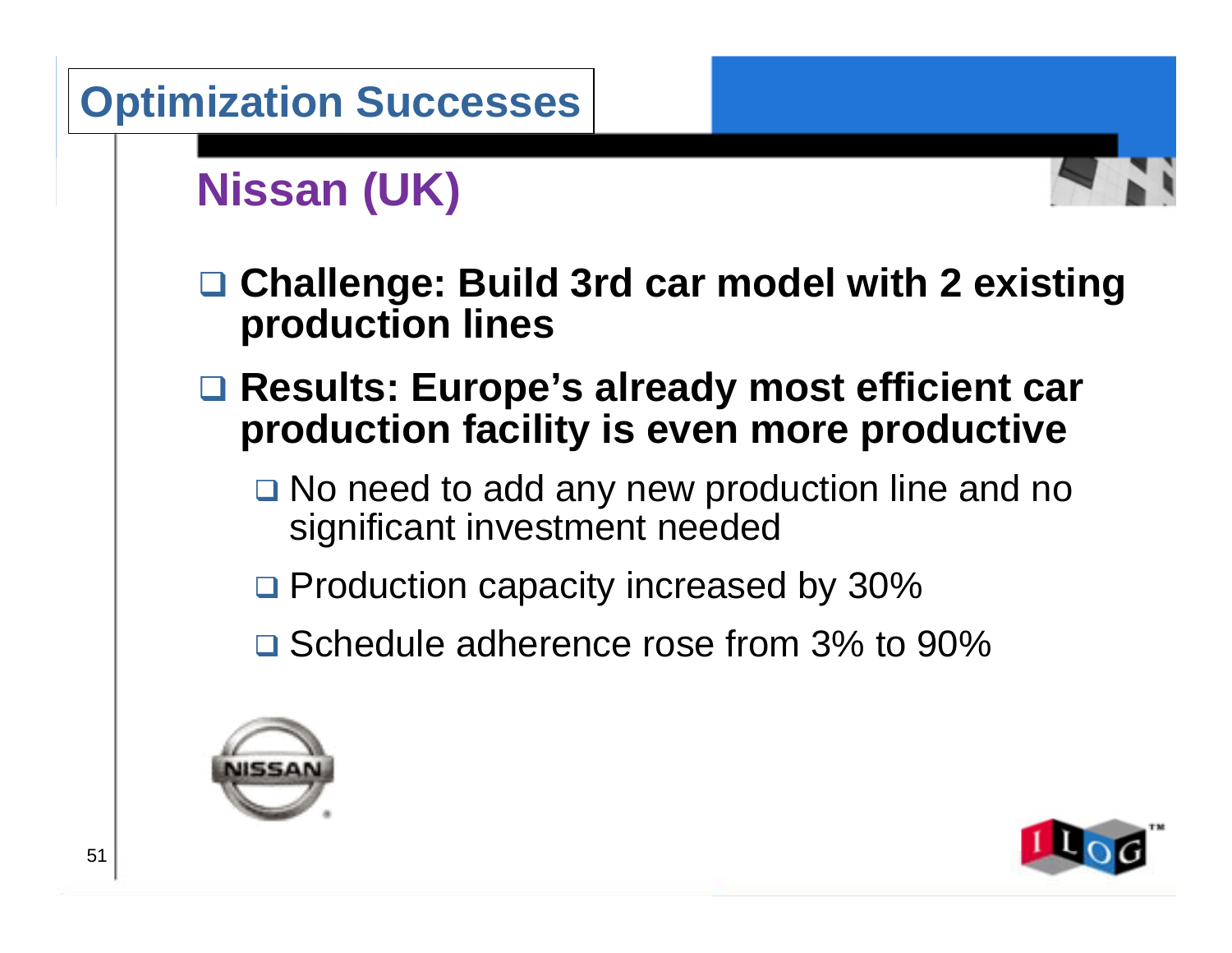![](_page_51_Figure_0.jpeg)

![](_page_51_Picture_1.jpeg)